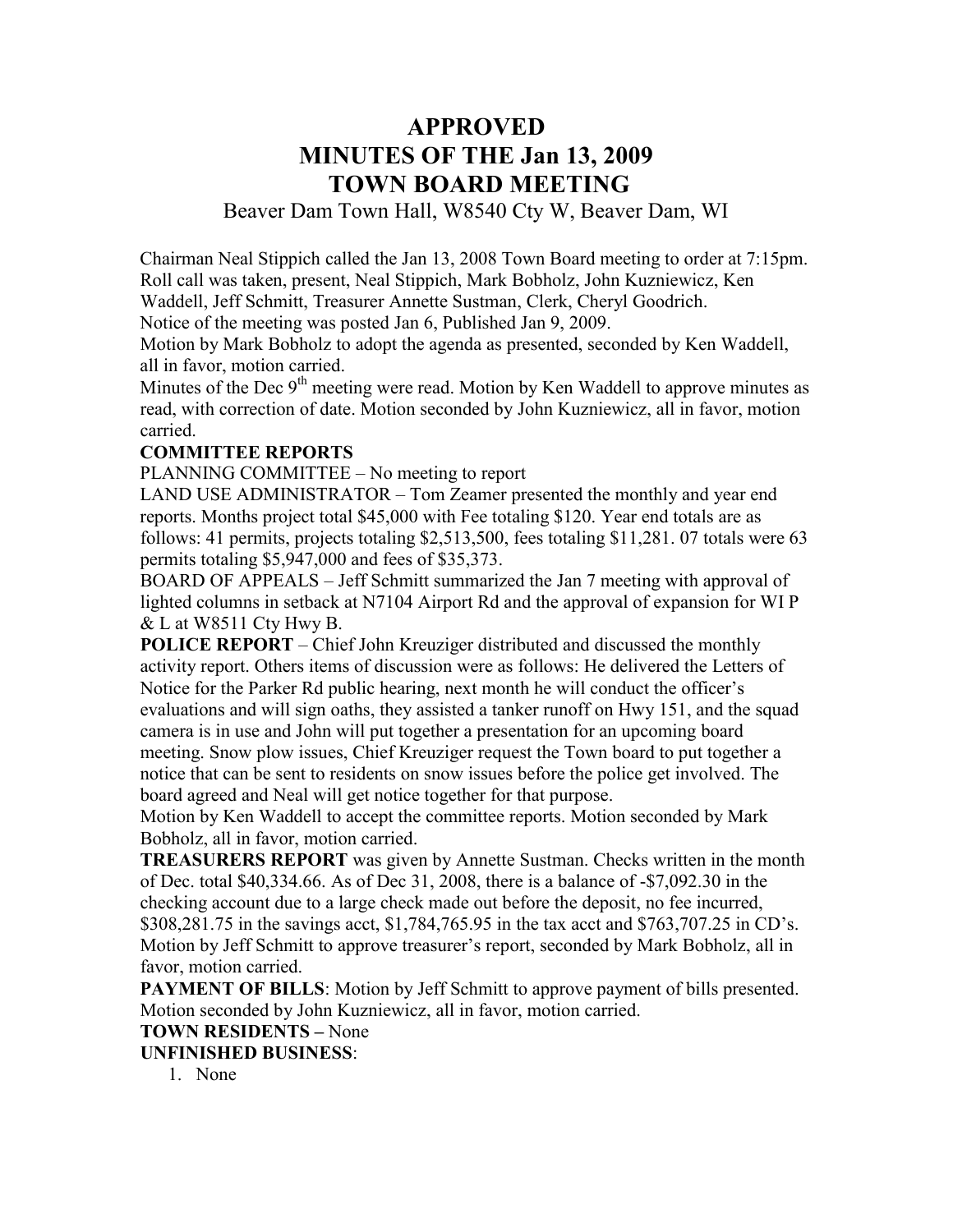#### **NEW BUSINESS**:

 1. Road Improvement for Gergens Suburban Plat – The reserved road area was staked by DesignTech Engineering. A verbal request for a culvert to be placed in the right of way off Thompson Rd for access to properties was received. A written request is needed. Abutting property owners will be assessed for this work. Tim Bartol disputed the access/reserved road area. Neal Stippich suggests Tim Bartol have his land Attorney contact the Towns attorney. Motion by Neal Stippich to table for 60 days to allow Mr. Bartol's attorney to contact the Towns attorney, Mr. Hannan. Motion seconded by Ken Waddell. Vote 4 yeas, 1 nea. Motion carried. Motion by Jeff Schmitt to direct the Town to arrange to reinstall the culvert, to reestablish the access to reserved town road area as referred to by Attorney Hannan as shown on Gergens Plat, within the 50' right of way a 30' culvert is to be places at the access point from Thompson Rd with no further road improvements. Motion seconded by John Kuzniewicz, all in favor, motion carried.

 2. Annual Audit – Motion by Jeff Schmitt to call Parent Dott for an Annual Audit for the Towns fiscal year. Motion seconded by Mark Bobholz, all in favor, motion carried.

 3. Set date for Ordinance/Fee review – Date for discussion and review of Ordinance and fees is Jan. 22, at 7:00pm

 4. Comprehensive Plan – The Comprehensive Plan will be reviewed at the Jan. 22 meeting.

**CLERKS REPORT –** Operators License applied for by Debra Reuterskiold.

Background check is completed and passed. Motion by Neal Stippich to approve the Operators license, seconded by Jeff Schmitt, all in favor, motion carried.

Information received by the clerk is as follows: Christmas tree pick up is Jan 16. WTA county unit meeting is Jan 21  $\omega$  7:30pm on wind energy. Public hearing notice from Dodge County land res. And parks Dept for Monday Feb 2, 7:30for ATC.

**CHAIRMAN/SUPERVISORS CORRESPONDENCE AND INFO** - Information received by the chairman & supervisors is as follows: Town/County meeting on Jan 28, 7:00pm for Comprehensive Plan changes; Town received the DOT aid for \$117,958; Letter from Law firm in regards to the prevailing wage rate; Complaint from resident on McKinley Beach on the noise on the lake on weekends off Edgewater park. Edgewater park is City property; therefore all complaints should be directed to the City of BE and/or DNR. Mark Bobholz presented a snow log. There have been 22 snow events, approx. 1500 ton of material used with 533 ton on hand spending 27,210. Next year the Town will get in on the state bid for salt if available. Expenses for Truck 1 in 08 are approx. \$20,000. tow bills  $@300$  each. 8 complaint calls for the season thus far.

Motion by Mark Bobholz to adjourn, second by Jeff Schmitt, all in favor, motion carried. Meeting adjourned 9:30p.m.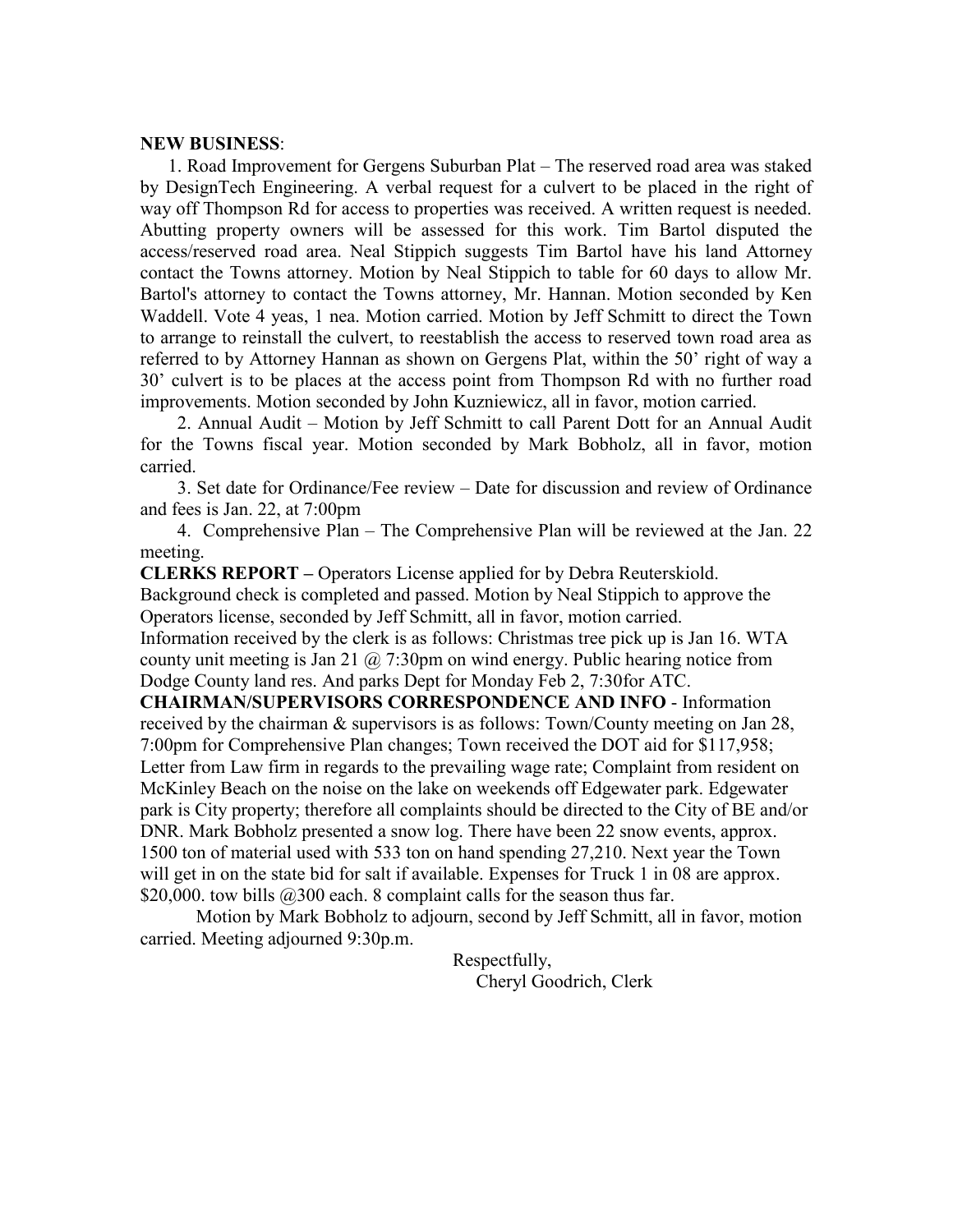# **APPROVED MINUTES OF THE Feb 10, 2009 TOWN BOARD MEETING**

Beaver Dam Town Hall, W8540 Cty W, Beaver Dam, WI

7:00pm open public hearing on the petition to close a portion of Parker Rd. Portion to be closed is from the DNR drive west to Shaw Hill Rd. the DNR drive and east to S Crystal Lk Rd will remain open. People speaking in favor of the closure gave the following reasons: Control flooding, save crops, more development to the north means more water, help eliminate garbage dumping. People speaking against closure gave the following reasons: difficult turn around for vehicles, more time for emergency vehicles to respond, land purchase costs, costs to close, extra miles to travel for residents, difficulty for farm equipment, numerous cars would congest road during hunting season, would like to see the road lowered instead of closed. Brenda Hill, wildlife biologist with the DNR and Mike Halsted with the DNR, liason for WI DOT, were also present. Their thoughts to consider are as follows: what is best for wildlife, county and state requirements for sloping, culverts and/or discontinuance, water control, proper engineering, farmers could sign a water easement and get reimbursed for loss of crops.

Discussion ended and the hearing was closed at 7:35pm.

Chairman Neal Stippich called the Feb 10, 2009 Town Board meeting to order at 7:35pm. Roll call was taken, present, Neal Stippich, Mark Bobholz, John Kuzniewicz, Ken Waddell, Jeff Schmitt, Treasurer Annette Sustman, Clerk, Cheryl Goodrich.

Notice of the meeting was posted Feb 3, Published Feb 3, 2009.

Motion by Mark Bobholz to adopt the agenda as presented, seconded by Jeff Schmitt, all in favor, motion carried.

Minutes of the Jan  $13<sup>th</sup>$  meeting were read. Motion by Mark Bobholz to approve the minutes as read. Motion seconded by Ken Waddell, all in favor, motion carried. Motion by Jeff Schmitt to Move #1 from New Business – Discuss and act on the petition for partial closure of Parker Rd to be next on the agenda. Motion seconded by John Kuzniewicz, all in favor, motion carried.

New Business – 1. Petition for Partial Closure of Parker Rd – After discussion of multiple options a motion made by Neal Stippich to recess the matter until the April14 meeting in order to gather and analyze more detailed estimates and alternatives. Motion seconded by Jeff Schmitt, all in favor, motion carried.

Jeff Schmitt then excused himself from the board meeting at 7:55pm to attend a County Board meeting

### **COMMITTEE REPORTS**

PLANNING COMMITTEE – No meeting to report

LAND USE ADMINISTRATOR – Tom Zeamer presented the monthly report with 1 new pole shed permit. Year to date project total \$85,000 with Fee totaling \$235. Tom also spent 36 hours organizing and filing.

BOARD OF APPEALS – No meeting to report.

**POLICE REPORT** – Chief John Kreuziger is at a National Chiefs conference in Washington DC. Brian Drumm distributed and discussed the monthly activity report. Others items of discussion were as follows: Feb. is prescription drug abuse awareness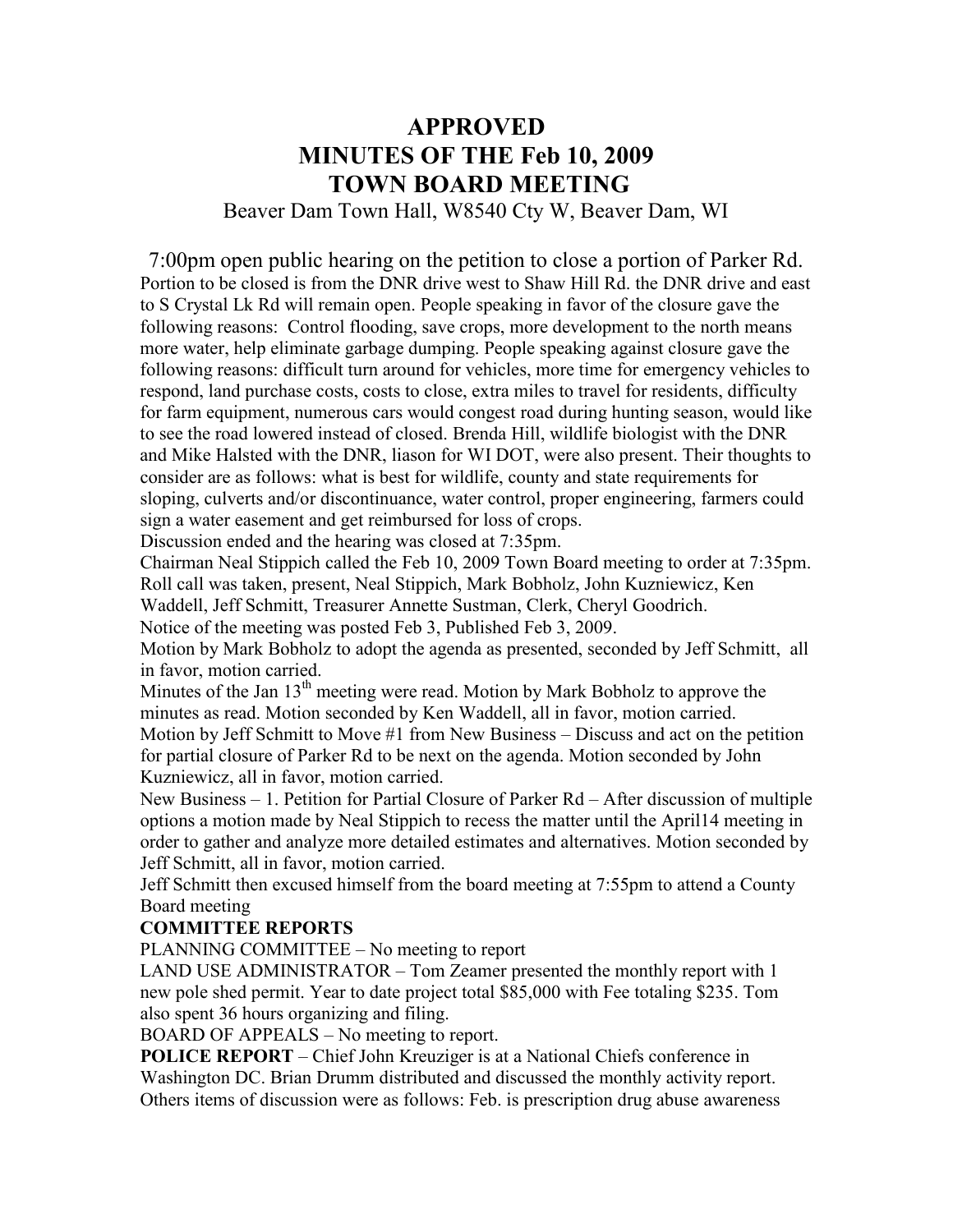month. There is an increase of kids using unused prescription drugs from other family and friends. There will be a drug drop off at the Feb 28 Share Fair at the Heritage Mall. He is also working with the hospital to have a permanent drop off site at the hospital. Motion by John Kuzniewicz to accept the committee reports. Motion seconded by Mark Bobholz, all in favor, motion carried.

There was a short discussion on cell phone rates. Clerk will check for better plans/rates. **TREASURERS REPORT** was given by Annette Sustman. Checks written in the month of Jan. total \$1,651,970.09. As of Jan. 31, 2009, there is a balance of \$4168.68 in the checking account; \$296,225.12 in the savings acct, \$1,565,452.52 in the tax acct and \$767,148.60 in CD's. Motion by Mark Bobholz to approve treasurer's report, seconded by Ken Waddell, all in favor, motion carried.

**PAYMENT OF BILLS**: Motion by Mark Bobholz to approve payment of bills presented. Motion seconded by Ken Waddell, all in favor, motion carried.

**TOWN RESIDENTS –** Area residents expressed concern about noise, allowing chickens, littering in ditches, use of fireworks and shooting of fire arms along CTH D. The matters will be looked into.

#### **UNFINISHED BUSINESS**:

1. Annual Audit – Bids received are as follows: Virchow Krause & Co, full audit \$9500, Compiled Audit report \$7500; GM Hietpas, \$4200, Dean Tillema, \$5000. John Kuzniewicz would like to call Town of Calamus for recommendation. Motion by John Kuzniewicz to table until the March meeting. Motion seconded by Neal Stippich, all in favor, motion carried.

#### **NEW BUSINESS**:

- 2. Gas Bids The following gas bids were received Kwik Trip, .05 discount per gall of gas and diesel; BP, gas card use with discount based on usage; Coop/Cenex would be the same. Motion by Mark Bobholz to stay with Cenex. Motion seconded by John Kuzniewicz, all in favor, motion carried.
- 3. Salt Storage Town property now considered in the flood plain which will affect the placement of the storage facility. Neal and Dan Prunuske are working on getting that changed. This will be tabled until March.

**CLERKS REPORT -** Information received by the clerk is as follows: Dodge Cty Land and Parks Dept. public hearings, Feb 16, 7:30, CUP for Russ Koepsell, March 2, 7:30 proposed amendments to the Dodge Cty 2030 Comprehensive Plan; WI Working Lands Initiative Workshop, Feb 25, 6:30pm. 2008 land use trends for Dodge Cty; Rock River Coalition Public Information GFLOW meeting March 10, 6:30-8:30 @ UWEX Jefferson Cty Office

**CHAIRMAN/SUPERVISORS CORRESPONDENCE AND INFO** - Information received by the chairman & supervisors is as follows: There may be Stimulus money available for road projects. Projects to consider are Parkway Dr, Parker Rd, S Center Rd and salt storage; Attended County/Town Mtg, 2100 acres have been lost to the city in the past 20 years. Information from FEMA on grants for Fire Equip and workshops. Bill on Extraterritorial Plat review and WI DOT grants available for local projects; joint agreement for 911 systems.

Motion by John Kuzniewicz to adjourn, second by Ken Waddell, all in favor, motion carried. Meeting adjourned 9:150p.m.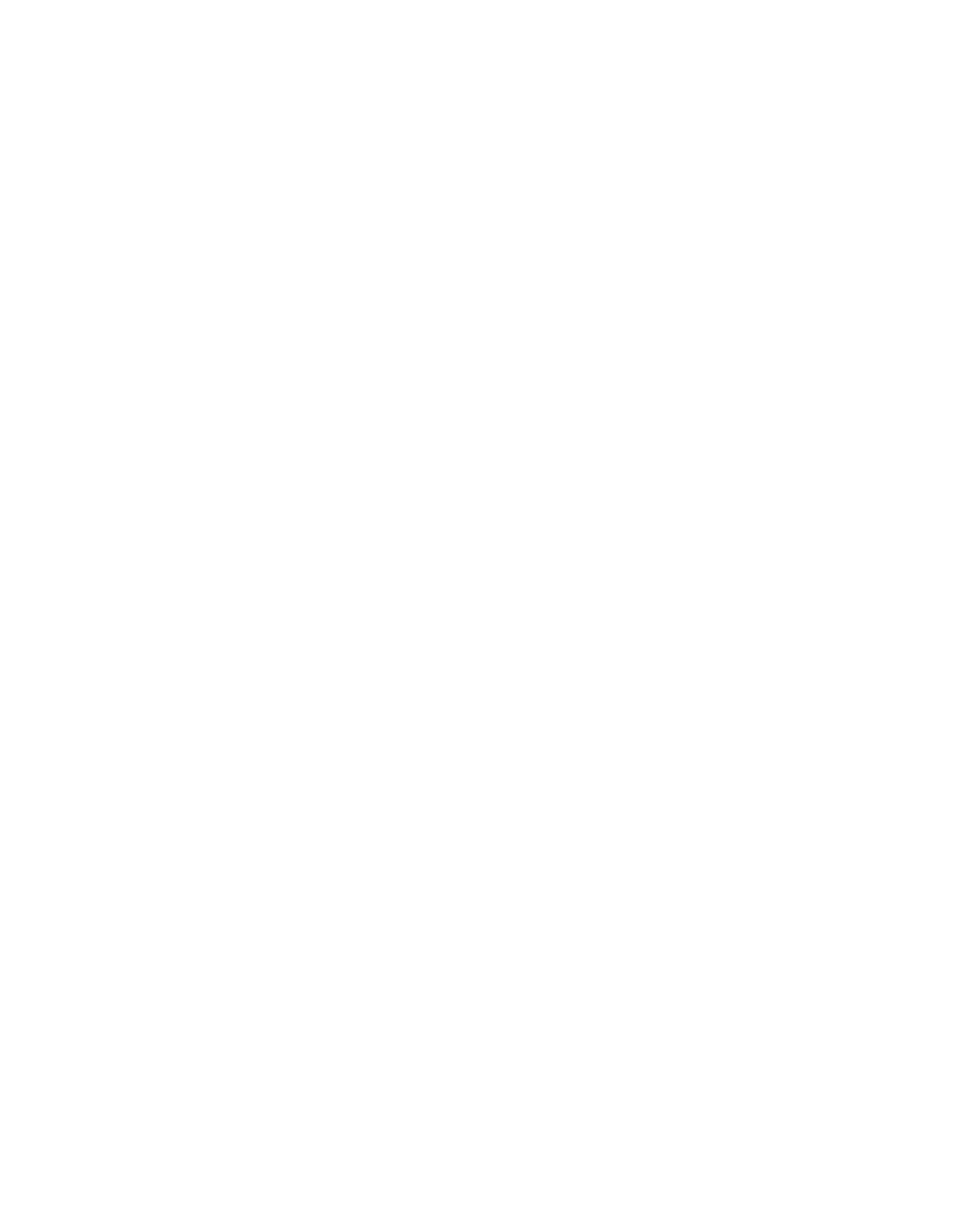## **APPROVED MINUTES OF THE March 10, 2009 TOWN BOARD MEETING**

Beaver Dam Town Hall, W8540 Cty W, Beaver Dam, WI

Chairman Neal Stippich called the March 10, 2009 Town Board meeting to order at 7:00pm. Roll call was taken, present, Neal Stippich, Mark Bobholz, John Kuzniewicz, Ken Waddell, Jeff Schmitt, Treasurer Annette Sustman, Clerk, Cheryl Goodrich. Notice of the meeting was posted 3-2, Published 3-6, 2009.

Motion by Jeff Schmitt to adopt the agenda as presented, seconded by Mark Bobholz, all in favor, motion carried.

Minutes of the Feb  $10<sup>th</sup>$  meeting were read. Motion by Ken Waddell to approve the minutes with one correction in 1<sup>st</sup> paragraph, Mike Halsted is with the DNR and liaison with WI DOT, Motion seconded by John Kuzniewicz, all in favor, motion carried.

#### **COMMITTEE REPORTS**

PLANNING COMMITTEE – Tom Zeamer read the minutes from the Feb 23 Planning Committee meeting. Motion was made and passed to recommend to the Town Board to approve the ordinance changes/additions.

LAND USE ADMINISTRATOR – Tom Zeamer presented the monthly report with 2 new permits. 1 sign for Kwik Trip and permit for WP&L Substation. Year to date project total \$893,000 with Fees totaling \$1168.00. Tom asked for input on an issue that someone may be living in the trailer on Iron Rd and operating a business without town or state permits. Tom will check with the County to find length of ownership and if any permits were acquired. John Kreuziger can assist Tom with this matter. A second issue is demolition permits. Something the Town can discuss in the near future.

BOARD OF APPEALS – No meeting to report.

**POLICE REPORT** – Chief John Kreuziger distributed and briefly discussed the monthly report. He also talked briefly about the National Chiefs conference in Washington DC. Others items of discussion were as follows: A \$6000 grant received for audio/video recording to be place in the conference and or meeting room. Problems with people not stopping at Cty D & Hwy 151. Officer evaluations are completed, new code of ethics and contracts are signed by officers. Court restitution was awarded to the town for the squad windshield; fence view papers were served and recorded. Citations are higher on Hwy 151 than town roads. And they are making themselves more visible on Crystal Lk Rd at W and 33.

Motion by Mark Bobholz accept the committee reports. Motion seconded by John Kuzniewicz, all in favor, motion carried.

**TREASURERS REPORT** was given by Annette Sustman. Checks written in the month of Jan. total \$1,670,707.55. As of Jan. 31, 2009, there is a balance of \$-24,860.27 in the checking account; \$305,474.51 in the savings acct, \$328,507.50 in the tax acct and \$771,196.67 in CD's. Motion by Ken Waddell to approve treasurer's report, seconded by Mark Bobholz, all in favor, motion carried.

**PAYMENT OF BILLS:** Motion by John Kuzniewicz to approve payment of bills presented plus the Fire Assn Operating fund bill. Motion seconded by Ken Waddell, all in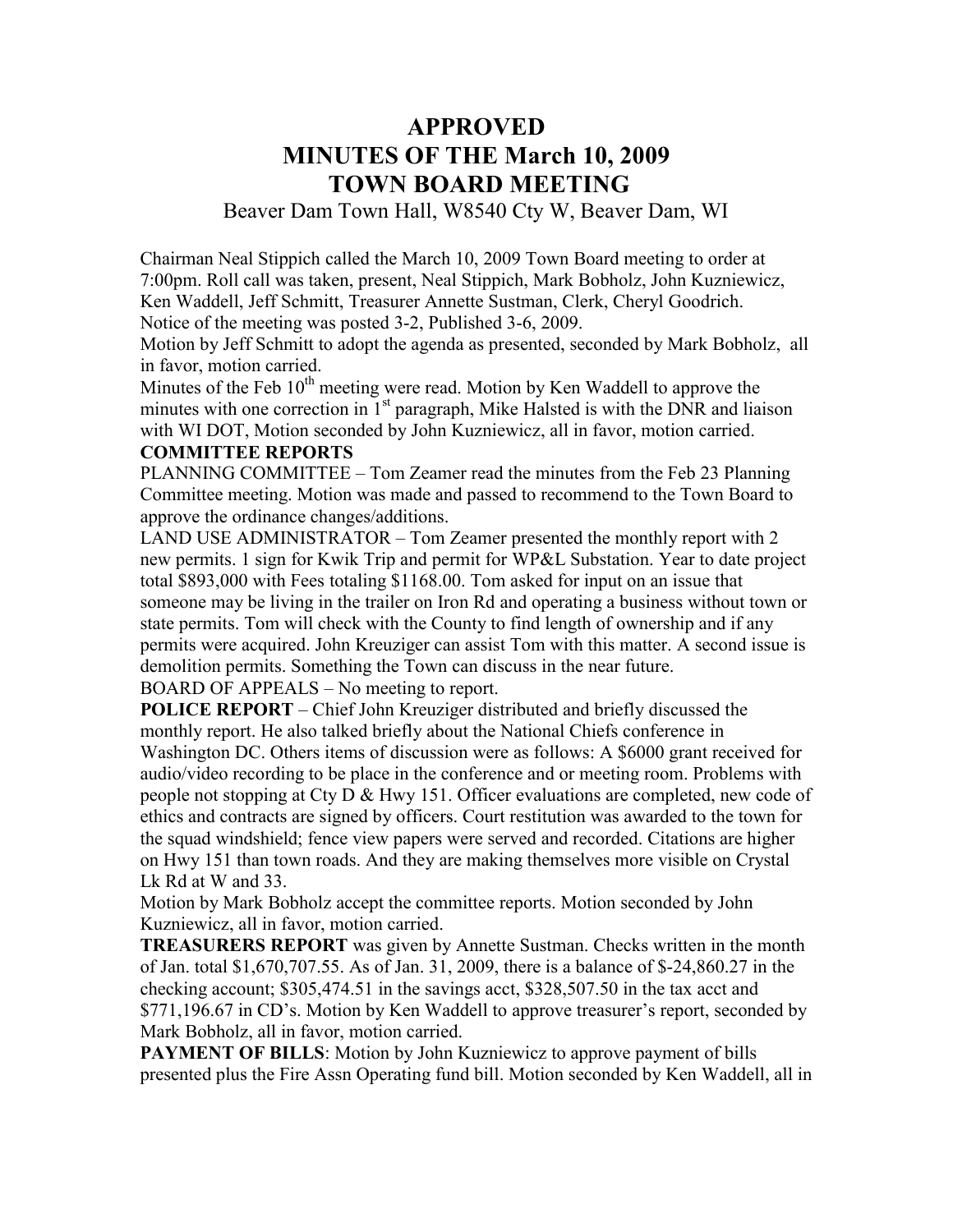favor, motion carried. There was a short discussion on the heater for the shop. This can be put on the April agenda.

**TOWN RESIDENTS –** Winklemans were present to discuss Parkway drainage. Neal stated there was a meeting with the residents in October and the work would be done this spring. Dan Prunuske is working on the details. Jeff Schmitt asked about the maintenance of the street lights in Millers Woods. Residents need to contact Alliant/WP&L. Mobile Homes issue on Madison St will be put on the April agenda. John Kuzniewicz will inquire about getting a new attorney for the Town.

### **UNFINISHED BUSINESS**:

- 1. Annual Audit Bids received are as follows: Virchow Krause  $\&$  Co, full audit \$9500,Compiled Audit report \$7500; GM Hietpas, \$4200, Dean Tillema, \$5000, and H &A Huberty & Assoc 3 year contract for \$13,550. Motion by Jeff Schmitt to hire G M Heitpas for an annual audit. Motion seconded by John Kuzniewicz, all in favor, motion carried.
- 2. Salt Storage/Flood Plain this matter will be tabled as Dan Prunuske is working on it.

### **NEW BUSINESS**:

- **1.** New owner at Jumpers License change Jeff Rhinhart is the new owner and the new name is JJR Jumpers LLC. John Kreuziger made Jeff aware of past problems with noise issues from cars cycles and music. Live music may run till midnight, there is an ordinance for nuisance that can and will be used is needed. Jeff agreed to peak with employees and do his best to keep things under control. Motion by Neal Stippich to grant the license noted that the owner was warned and will be watched. Motion seconded by Mark Bobholz, all in favor, motion carried.
- **2.** Dumpsters dumpsters will be at the Town hall for residents on April 18 and May 16.
- **3.** Road inspections Motion by Mark Bobholz to work off last years list. No second. Neal stated a review is required for the pacer program and to bring road work options and estimates to the electorates at the annual meeting for additional funding. Road inspections will be March 18, 6:00am.
- **4.** Annual meeting Second Tuesday April 14
- **5.** Salt purchase Mark Bobholz presented the agreement for the state salt bid. Motion by Neal Stippich to order 300 ton, seconded by Jeff Schmitt all in favor, motion carried.

**CLERKS REPORT –** Operators License application received from Tarha Klopotek. Background check complete and passed. Motion by John Kuzniewicz to approve the operators license, seconded by Jeff Schmitt, all in favor, motion carried. Information received by the clerk is as follows: Disaster assistance funds available thru the federal government allocated to community Dev Block Grant funds; Weather spotter class open to the public, Thursday, April 16, 6:30-8:30pm BDHS; WTA/UTC Workshop April 25 in Oshkosh; DC Property Description office assessment roll information and tax parcel maps are on CD and available in PDF format; wage hour and FMLA seminar May 5 in Dodgeville.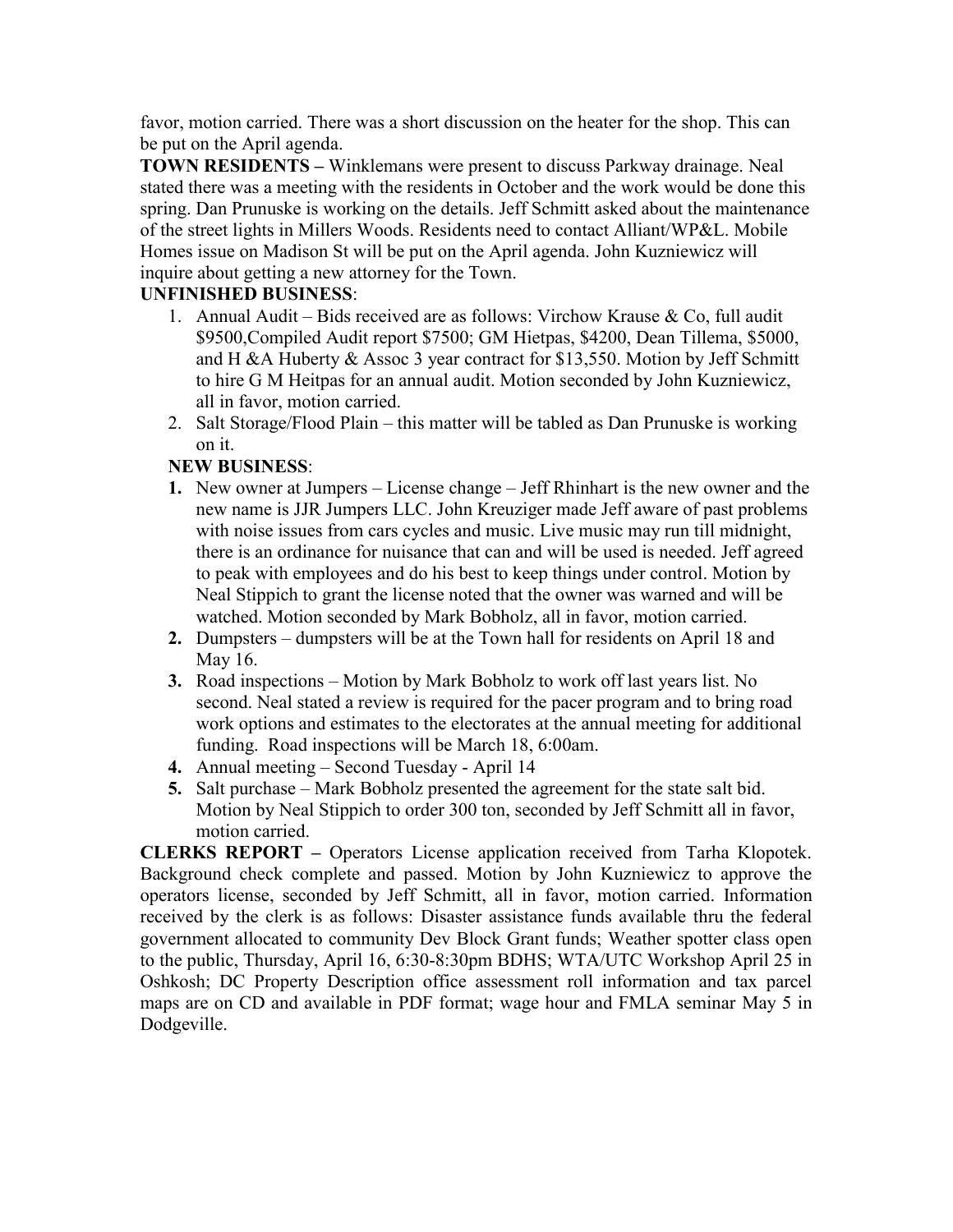**CHAIRMAN/SUPERVISORS CORRESPONDENCE AND INFO** - Information received by the chairman & supervisors is as follows: DC Hwy administration fee is up 4.5%; Rd Maint workshop 3/24 in Barneveld; mapping workshop 4/14 & 15; Fuel storage tank 500 gal dbl wall is \$4500; State is releasing grip on commercial inspections and encouraging towns to do them; Town of Menasha building a new 62 acre park; Adopt Ordinance Resolution at next Wed Spl meeting. Mark would like to discuss a new truck on next months agenda.

Ken Waddell thanks everybody for the opportunity to be a board member for the past 8 years.

Motion by Mark Bobholz to adjourn, second by Ken Waddell, all in favor, motion carried. Meeting adjourned 10:10p.m.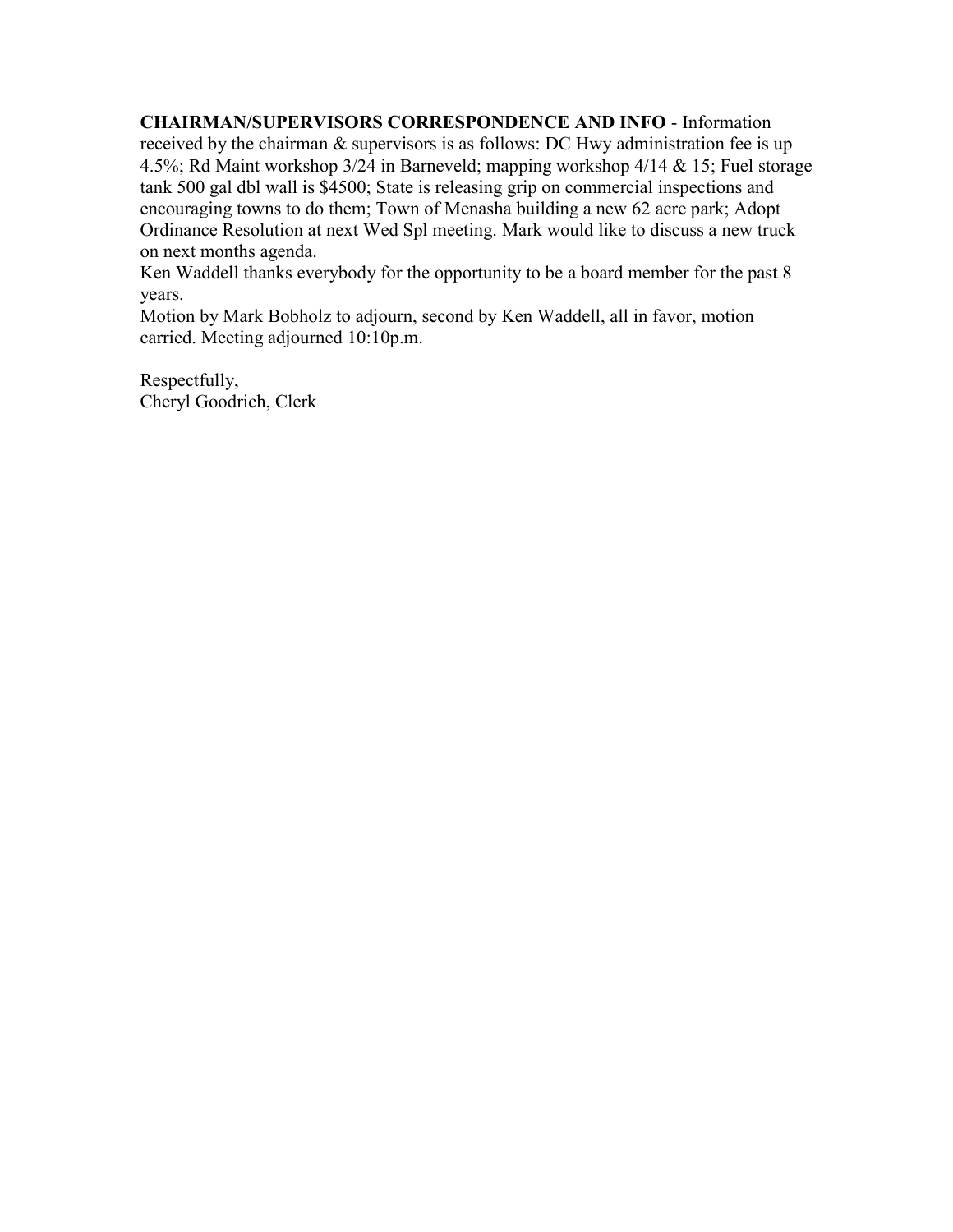# **APPROVED MINUTES OF THE April 15, 2009 TOWN BOARD MEETING**

Beaver Dam Town Hall, W8540 Cty W, Beaver Dam, WI

Chairman Neal Stippich called the April 15, 2009 Town Board meeting to order at 7:10pm. Oath of Office was taken by newly elected officers, Chairman Neal Stippich, Clerk, Cheryl Goodrich, Treasurer, Annette Sustman, Second supervisor Jeff Schmitt and fourth supervisor, Brian Toth. Roll call was taken, present, Neal Stippich, Mark Bobholz, John Kuzniewicz, Brian Toth, Jeff Schmitt, Treasurer Annette Sustman, Clerk, Cheryl Goodrich.

Notice of the meeting was posted 4-1, published 4-7, amended notice posted 4-7 and published 11, 2009.

Motion by Jeff Schmitt to adopt the agenda as presented, and allowing the chairman to go out of order as necessary. Motion seconded by Mark Bobholz, all in favor, motion carried.

Minutes of the March  $10<sup>th</sup>$  meeting were read. Motion by John Kuzniewicz to approve the minutes with one correction in  $1<sup>st</sup>$  sentence of  $1<sup>st</sup>$  paragraph under Correspondence. Motion seconded by Brian Toth, all in favor, motion carried. Minutes of the March 18<sup>th</sup> special meeting were read. Motion by Mark Bobholz to approve minutes as read, seconded by Neal Stippich, all in favor, motion carried.

#### **COMMITTEE REPORTS**

PLANNING COMMITTEE – Tom Zeamer read the minutes from the March  $30<sup>th</sup>$ Planning Committee meeting.

LAND USE ADMINISTRATOR – Tom Zeamer presented the monthly report with no new permits issued. Tom has been working on new formats for forms to be used for better record keeping purposes.

BOARD OF APPEALS – No meeting to report.

**POLICE REPORT** – Chief John Kreuziger distributed and briefly discussed the monthly report. He talked briefly about getting a camera and audio installed in the conference room and meeting room. Other items of discussion are as follows: The Roedl property on Iron Rd. At trial Mr. Roedl stated he is a hobbyist. Mr. Roedl was ordered to put up a fence. Chief Kreuziger gave him 45 days to get a gate on the fence. The planning committee needs to address this issue of running an unlicensed salvage yard in the near future. A subpoena order to attend will be given to Mr. Roedl. Also discussed was the outcome of trial for Dustin Bruns who was ordered to pay the Town restitution in the amount of \$1,247.10 for the squad damage.

Motion by John Kuzniewicz to accept the committee reports. Motion seconded by Mark Bobholz, all in favor, motion carried.

**TREASURERS REPORT** was given by Annette Sustman. Checks written in the month of March total \$19,852.50. As of March 31, 2009, there is a balance of \$4,168.66 in the checking account; \$272,740.45 in the savings acct, \$354,244.98 in the tax acct and \$771,196.67 in CD's. Motion by Mark Bobholz to approve treasurer's report, seconded by Brian Toth, all in favor, motion carried.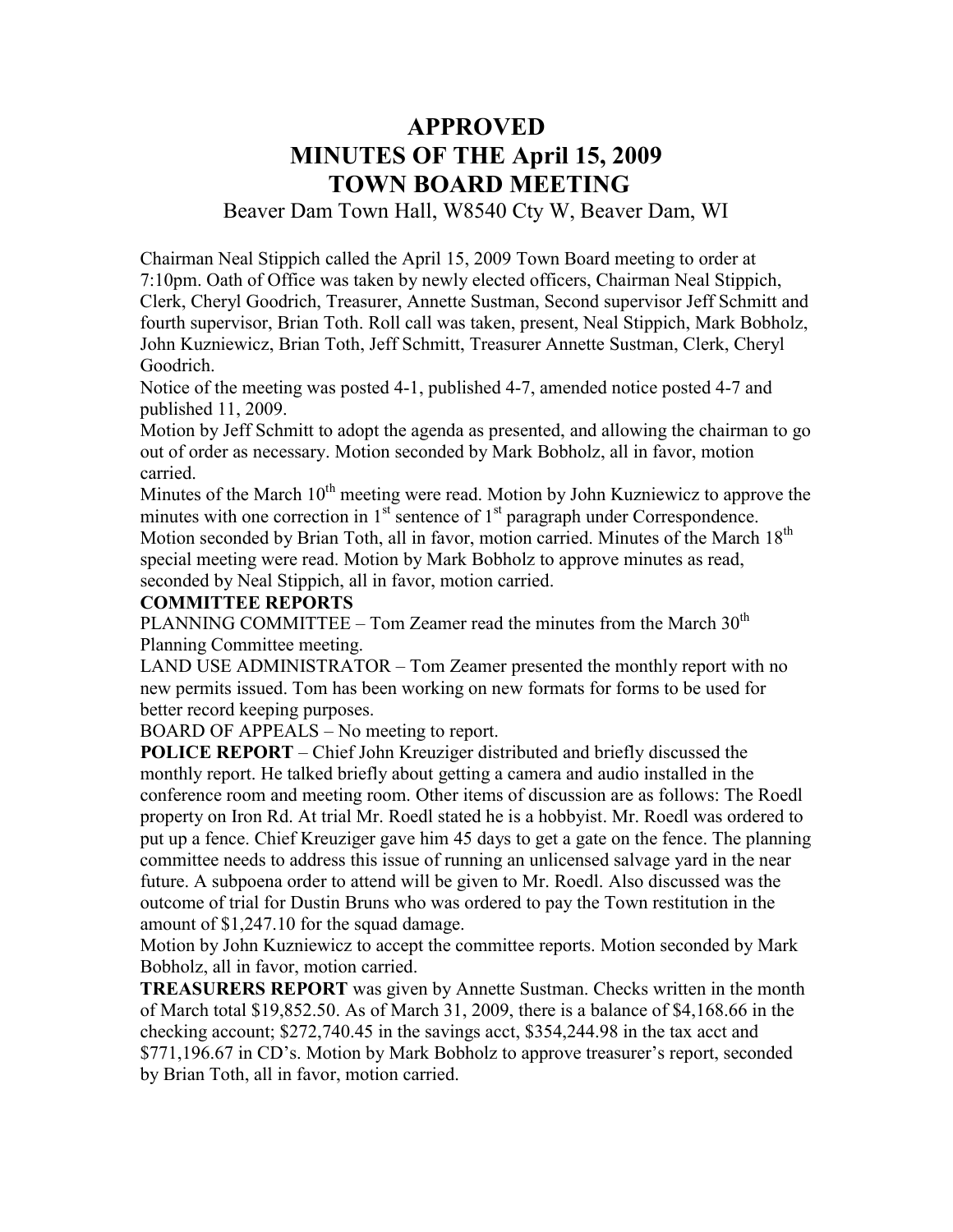**PAYMENT OF BILLS:** Motion by Jeff Schmitt to approve payment of bills presented. Motion seconded by John Kuzniewicz, all in favor, motion carried.

There was a short discussion with Dan Huebner of General Engineering on the new fee schedule.

**TOWN RESIDENTS –** Neal Stippich stated the check from ATC to the Shady Oaks Homeowners Assoc. was given to Rich Schmitt who in turn was to have turned it over to the Associations accountant, Vikki Fischer. Victor Herbst was present to ask the Town for assistance in his land ownership issue with Heimstra. Chairman Neal Stippich stated that it is a civil issue. The only thing the town could do is issue a trespassing citation to Heimstra. Mr. Herbst was advised to have his attorney serve Heimstra with an eviction notice and or he could petition the town for a fence viewing.

## **UNFINISHED BUSINESS**:

- 1. Ratify Class B License for Jumpers Do to publication error. Motion by Neal Stippich to re-ratify the class B license for Jumpers. Motion seconded by Jeff Schmitt, all in favor, motion carried.
- 2. Salt Storage/Flood Plain Dodge County hired the DNR to review the flood plains in the county. There is a discrepancy in the elevation at the Town Hall. Dan Prunuske stated there is to be a 90 day comment/Appeal period, which has not yet started, to file an appeal to challenge the DNR study. Motion by Neal Stippich to direct Dan Prunuske to schedule a meeting and apply for permits for filling and grading and salt storage area site prep. Motion seconded by Jeff Schmitt, all in favor, motion carried.

7. New Business - Braun Spot rentals at 1205 Madison St – Clerk received no return contact c from Attorney Jackie Walter on the issue. Dan Huebner of Gen. Eng. Did contact her and submitted all information on the issue. Neal Stippich will contact Walters's office to get things rolling.

3. (old business) Parker Rd options - John Kuzniewicz stated Brenda Hill from the DNR office will wait for the Town to decide what option they are choosing for Parker Rd. It was suggested to remove the blacktop from Shaw Hill Rd approx.  $\frac{1}{2}$  miles and close that section. The DNR could apply for a grant for any personal property/crop loss or damage. Motion by Brian Toth to direct Dan Prunuske to do the study impact #1-5 of the Letter from the DNR. Motion seconded by John Kuzniewicz, all in favor, motion carried.

## **NEW BUSINESS**:

- **1.** Lawn bids The following bids for lawn service were received: Toms Lawn Care for \$60 per mowing, would like a 3 year contract; Eilbes Lawn Mowing and Landscaping for 64.00; Mersch Lawn Care for \$85; Curb Appeal for 85; Duane's Lawn Care for \$145; Mark Tomashek for \$210. Motion by Neal Stippich to accept the low bid from Tom's Lawn Care with Certificate of Insurance and the Town reserves the right to review and reject the 3 yr contract after the 1<sup>st</sup> year if work is deemed unacceptable. Motion seconded by Jeff Schmitt, all in favor, motion carried.
- **2.** Culvert on Thompson Rd near Hwy 33 Motion by Mark Bobholz to install culvert in correct area to serve the platted road at Gergens Plat. Motion seconded by Neal Stippich. All in favor, motion carried. Motion by Brian Toth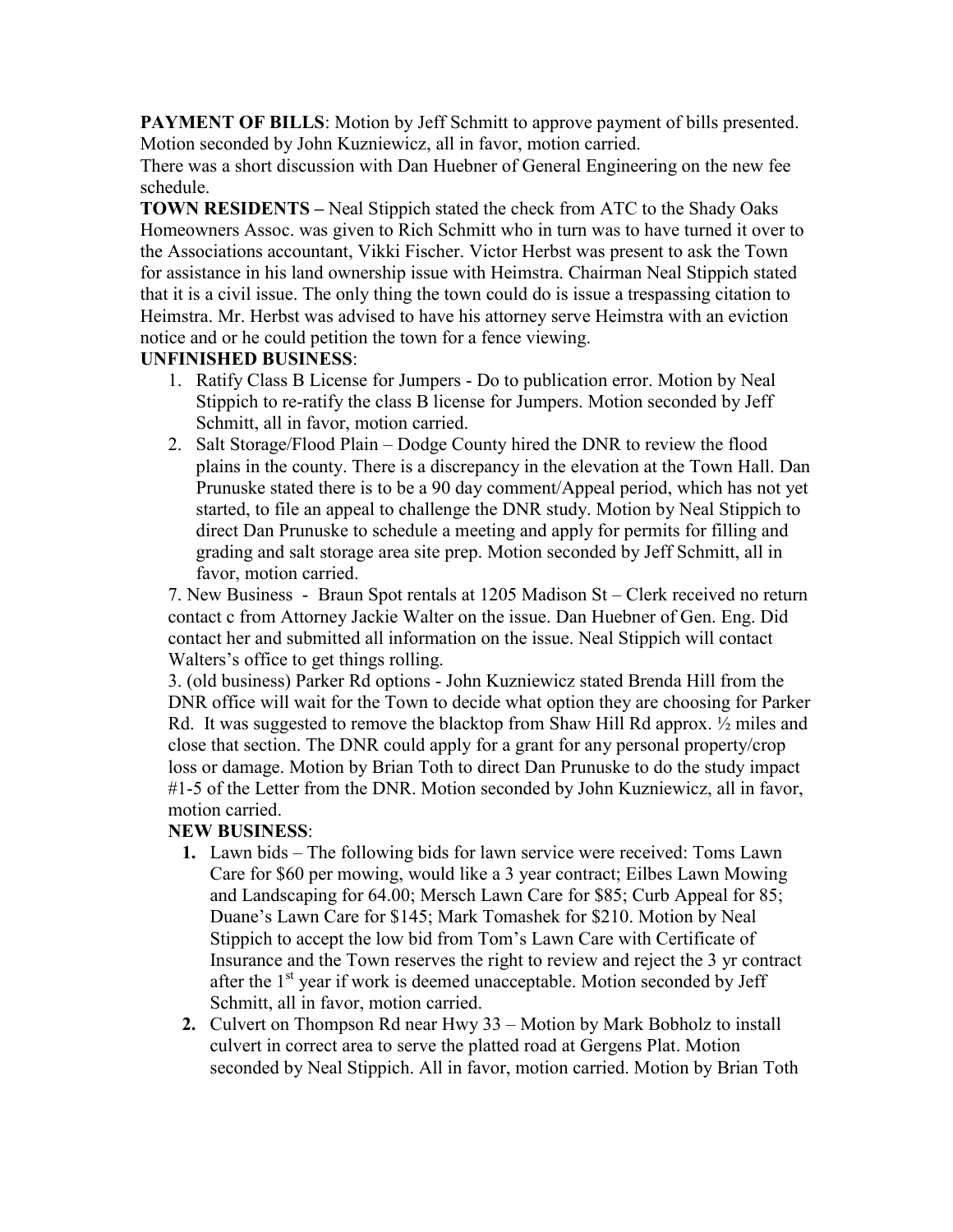to remove the currant culvert drive unless there is a variance granting placement of culvert. Motion seconded by Mark Bobholz, all in favor, motion carried.

**3.** Adopt code of Ordinances – Motion by Jeff Schmitt to adopt ordinance 2009-1. Motion seconded by Brian Toth, vote 4 yeas, 1 nea, motion carried.

Motion by John Kuzniewicz to table the rest of the agenda - Motion withdrawn

- **4.** Shop heater and door openers These items were not part of the 09 budget. Motion by John Kuzniewicz to deny, seconded by Neal Stippich, motion carried.
- **5.** New Plow truck Motion by Neal Stippich to table, seconded by Jeff Schmitt, all in favor, motion carried.
- **6.** Drainage issue from Roedl property on Cty B Complaint filed by Ganske and Zimmerman, providing photos. Motion by Jeff Schmitt to refer evidence to the Plann Comm. for a CUP review and compliance for the Roedl Excavating property. Motion seconded by Neal Stippich, all in favor, motion carried.
- **7.** 8. Lawn care for vacant/foreclosed properties Property owners must be notified first. Motion by Neal Stippich to enforce weed ordinance for vacant properties. Motion seconded by John Kuzniewicz, all in favor, motion carried.
- **8.** 9. 2009 Town road work options Meeting on Monday, April 20 for Road review.

**CLERKS REPORT –** Operators License application received from Lindsay Erber, Amanda Guenther, Tasha Wuesthoff, & Ryan Martin. Background checks are complete and passed. Motion by Jeff Schmitt to approve the operator license, seconded by John Kuzniewicz, all in favor, motion carried. Information received by the clerk is as follows: Charter Communications Bankruptcy notification;Ruekert/Mielke's Technology Expo May 13, Dodge County Land Resources & Parks Dept., Amended 2030 Comp Plan & Meeting notice for parks and

open space plan public information meeting, Monday, April 20 @ 5:30pm;WTA/UTC Workshop Saturday, April 25 in Oshkosh.

**CHAIRMAN/SUPERVISORS CORRESPONDENCE AND INFO** - Information received by the chairman & supervisors is as follows: WI Dept. of Commerce 09 Comm Dev Block Grant; Census Committee Guide; Charlie Hammer did some tiling in violation of the subdivision ordinance on 2.97 acre easement.

Motion by Jeff Schmitt to adjourn, second by Brian Toth, all in favor, motion carried. Meeting adjourned 10:45p.m.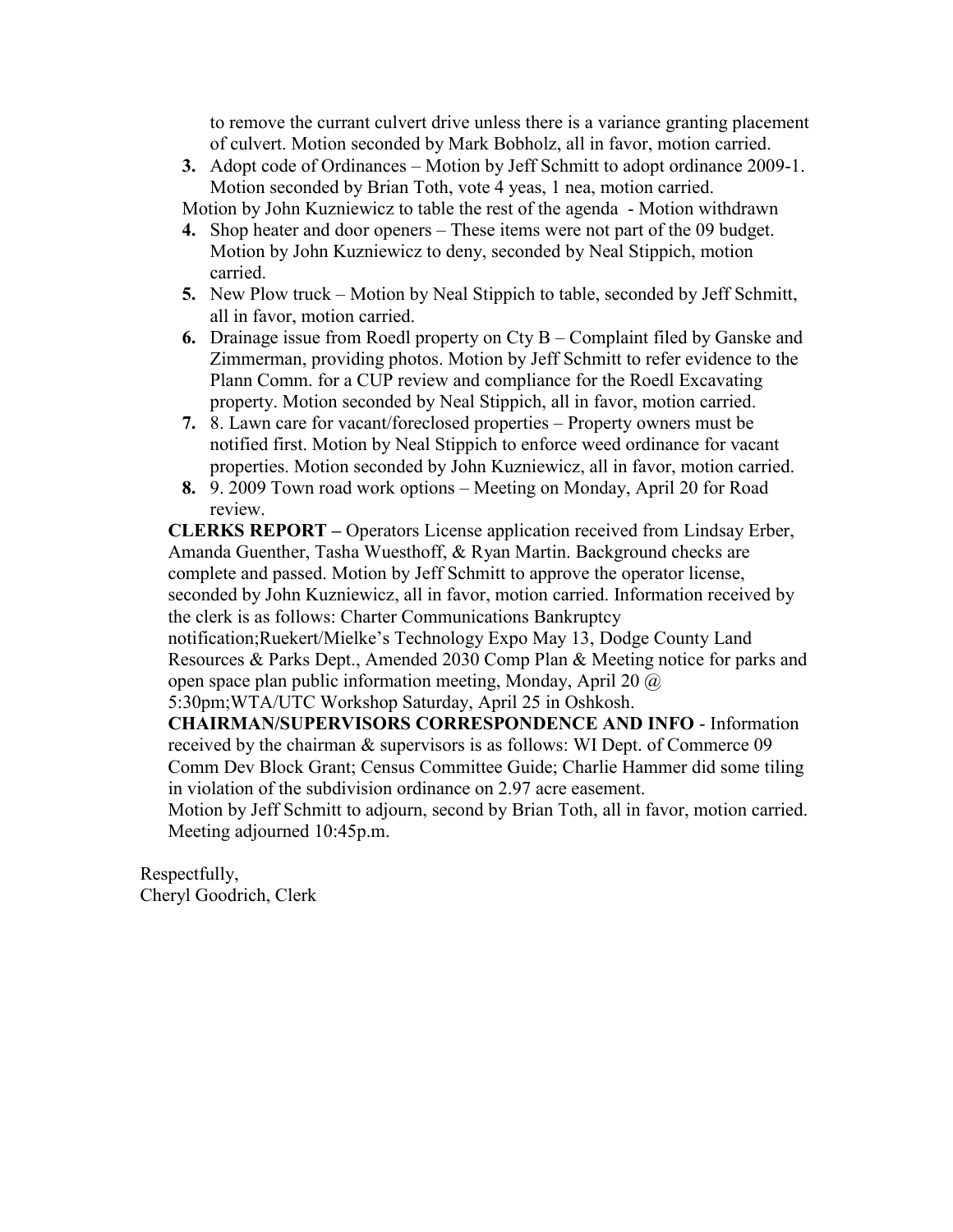# **APPROVED MINUTES OF THE May 12, 2009 TOWN BOARD MEETING**

Beaver Dam Town Hall, W8540 Cty W, Beaver Dam, WI

Chairman Neal Stippich called the May 12, 2009 Town Board meeting to order at 7:10pm. Roll Call taken, present, Neal Stippich, Mark Bobholz, John Kuzniewicz, Brian Toth, Treasurer Annette Sustman, and Clerk Cheryl Goodrich. Absent Jeff Schmitt. Notice of the meeting was posted 5-4, published 5-8, 2009.

Motion by Mark Bobholz to adopt the agenda as presented. Motion seconded by Brian Toth, all in favor, motion carried.

Minutes of the April  $15<sup>th</sup>$  meeting were read. Motion by John Kuzniewicz to approve the minutes as read. Motion seconded by Mark Bobholz, all in favor, motion carried.

### **COMMITTEE REPORTS**

PLANNING COMMITTEE – Tom Zeamer read the minutes from the April  $27<sup>th</sup>$  Planning Committee meeting.

LAND USE ADMINISTRATOR – Tom Zeamer presented the monthly report with 6 new permits issued with fees totaling \$2,555.19. Items of discussion were as follows: unmowed/unkept properties. Warning letters must be sent out to each property owner. Firchow outside storage, Michael Firchow needs to apply to Planning to modify CUP. Scott Sammon build up of junk and vehicles on yard. Chief John Kreuziger gave Mr. Sammon a citation for junk vehicles and may issue another citation using the Property Maintenance Ordinance also checking the vision corner. Jeff Schepp applied for an addition but appears to be in violation of current CUP. This will be taken to the Planning Committee for review.

BOARD OF APPEALS – No meeting to report.

**POLICE REPORT** – Chief John Kreuziger distributed and briefly discussed the monthly report. Chief Kreuziger responded to the Falbe accident; a speeder was jailed for probation hold; warning letters sent out for junk vehicles; 2 cars on Schulz Dr., 1 car was removed, 1 car put in driveway. They used the squad camera to record road condition on S Center to Cty S.

A request was made to clerk to call Veolia about garbage flying out of trucks onto road. Motion by Brian Toth to accept the committee reports. Motion seconded by John Kuzniewicz, all in favor, motion carried.

**TREASURERS REPORT** was given by Annette Sustman. Checks written in the month of April total \$81,372.72. As of April 30, 2009, there is a balance of \$6,841.34 in the checking account; \$228,818.47 in the savings acct, \$334,015.07 in the tax acct and \$771,196.67 in CD's.

Motion by Mark Bobholz to approve treasurer's report as given, seconded by Brian Toth, all in favor, motion carried.

**PAYMENT OF BILLS:** Motion by Brian Toth to approve payment of bills presented. Motion seconded by John Kuzniewicz, all in favor, motion carried.

**TOWN RESIDENTS –** Bob Schultz looking for direction or help from the Town for issues with water causing erosion and loss of newly planted trees. The town will have inspector Brad check the erosion control, and Mr. Schultz should have his attorney send a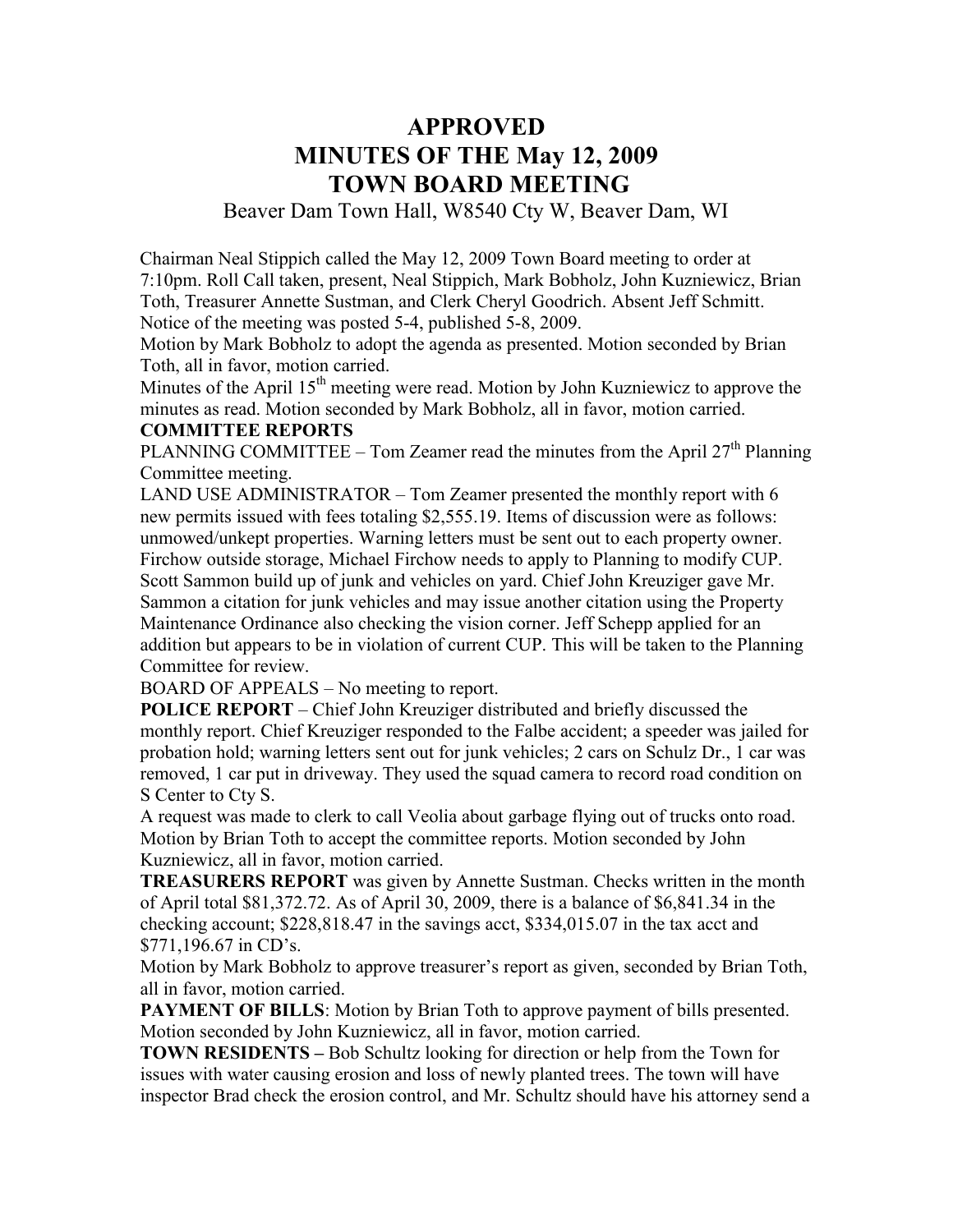claim to John Deere for loss of trees due to mowing them off. This is a civil issue. Notice of ordinance violations could be sent to the homeowner and developer.

## **UNFINISHED BUSINESS**:

- 1. Flood Plain/Salt Storage Facility Motion by Mark Bobholz to direct DesignTech Engineering to identify and stake Town property corner pins in order to determine amount of grading, filing and placement. Motion seconded by Brian Toth, all in favor, motion carried.
- 2. Parker Rd options Neal Stippich observed culverts not taking water due to creek blockage. Culverts should be bigger and ditch needs cleaning.
- 3. Braun mobile homes at 1205 Madison St Neal Stippich contacted attorney Jackie Walter to get a report. Ms Walter stated that she directed Dan of General Engineering to send a letter of request for an inspection. If the inspection is not granted, Ms Walter will proceed to court for a raze order.

## **NEW BUSINESS**:

- **1.** Commercial Building Inspections Ordinance can be enforced by police and Land Use Administrator. Motion by Neal Stippich to instruct Dan Huebner of General Engineering to review and supply the proper ordinance for the Town to adopt and move forward with commercial inspections. Motion seconded by Brain Toth, all in favor, motion carried.
- **2.** Removal of trailer on Town property on Oak Ln and S Sunset Pt Rd clerk will check with Atty Hannan on adverse possession. Motion by Neal Stippich to publish and send notice to adjoining property owners. Motion seconded by Mark Bobholz, all in favor, motion carried.
- **3.** Road bids bids received from Fahrner, Scotts, Wolf, NEA and Crack Fill Service. Motion by Mark Bobholz to table bid awards in order to give supervisors time to check and compare bids. Motion seconded by John Kuzniewicz, all in favor, motion carried. Motion by Brian Toth to reject NEA bid for Marlow Rd and re-advertise for Marlow Rd because of lack of communication. Motion seconded by Mark Bobholz. Motion failed. The Town supervisors will meet Monday, May 18 @7pm to award bids.
- **4.** Jackson Rd Jackson Rd aka Lovers Lane between Cty G and Center Rd, was never officially closed or vacated. Resolution to close will be put on the June agenda.

**CLERKS REPORT –** Operators License application received from Kelly Schoebel. Background check is complete and passed. Motion by Neal Stippich to approve the operator license, seconded by Brian Toth, all in favor, motion carried. Information received by the clerk is as follows: email from Marge Pearce on the use of Dump passes; Public Serv. Comm of WI, Strategic Energy Assessment Report; letter from Roland Machinery Co, introducing their new territory manager Ben Stanisch; Invitation from Congressman Tom Petri for a conference May 28 called Grants and Programs for Local Govt; Farm Bureau newsletter; Bankruptcy notice for Charter Comm; Baxter & Woodman Newsletter and a Thank You from Donna Schauer.

**CHAIRMAN/SUPERVISORS CORRESPONDENCE AND INFO** - Information received by the chairman & supervisors is as follows: snow removal memo; notification of 90 day period to challenge new FEMA flood plain maps; County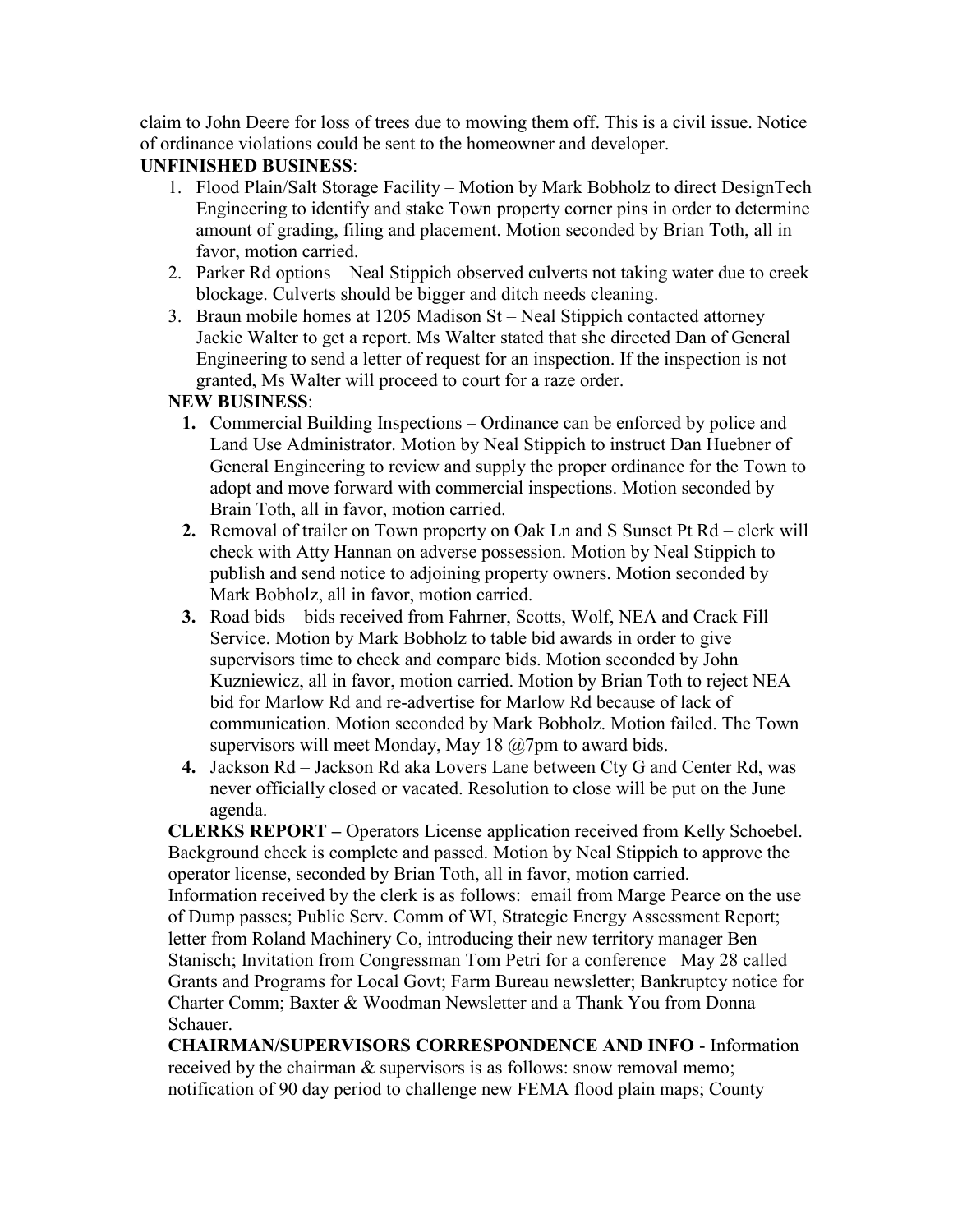Board is looking for Chaplains to rotate opening the board meetings; Resolution from WTA for Supervisors to sign in opposition of the prevailing wage law. Motion by John Kuzniewicz to adopt resolution to oppose the prevailing wage law, motion seconded by Brian Toth, all in favor, motion carried. Letter from Dodge County to notify the County on 2009 road projects.

Motion by Brian Toth to adjourn, second by Mark Bobholz, all in favor, motion carried. Meeting adjourned 10:30p.m.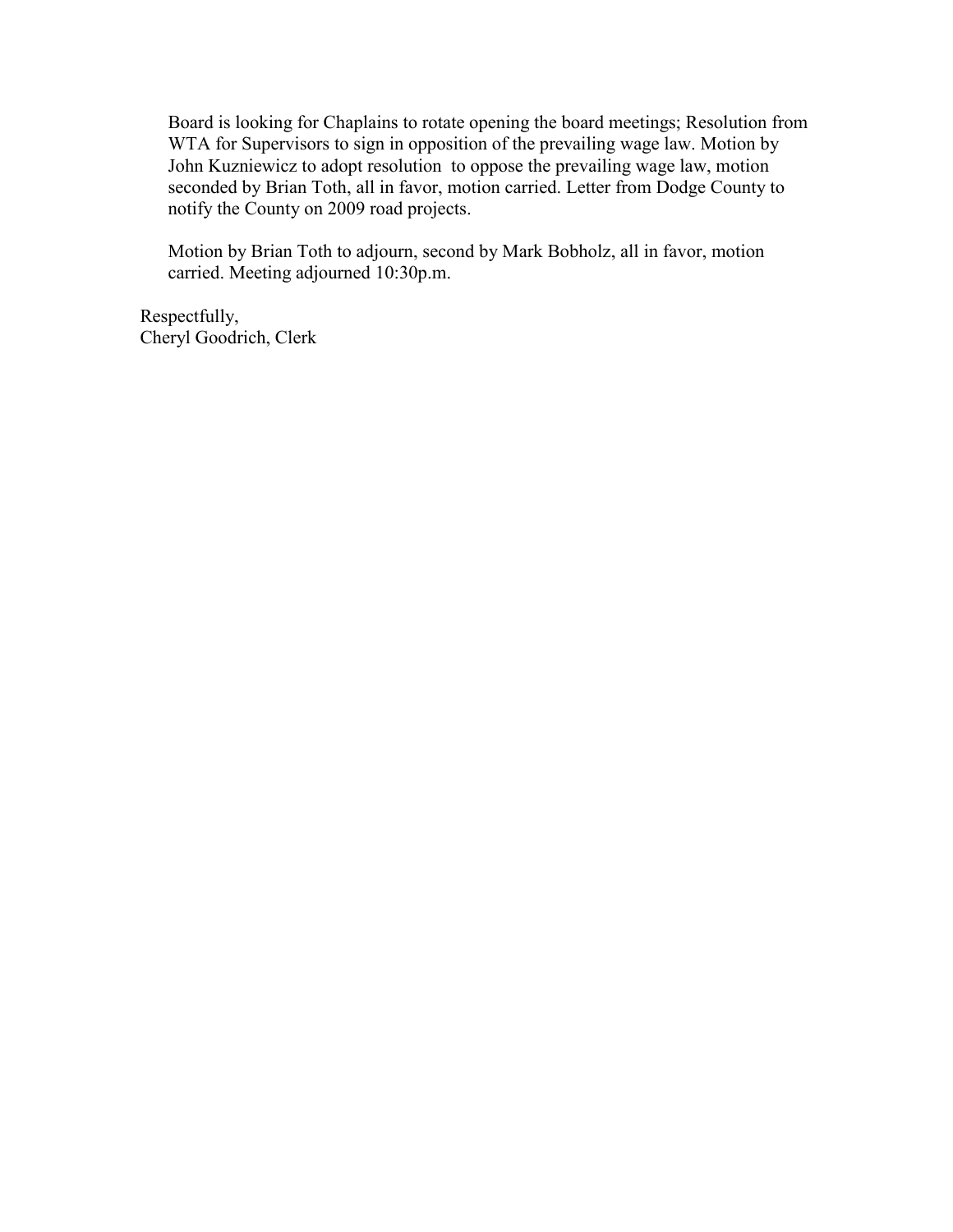# **APPROVED MINUTES OF THE June 9, 2009 TOWN BOARD MEETING**

Beaver Dam Town Hall, W8540 Cty W, Beaver Dam, WI

 Chairman Neal Stippich called the June 9, 2009 Town Board meeting to order at 7:00pm. Roll Call taken, present, Neal Stippich, Mark Bobholz, John Kuzniewicz, Brian Toth, Jeff Schmitt, Treasurer Annette Sustman, and Clerk Cheryl Goodrich.

 Public Hearing was opened to the public for the applications for liquor license renewals. Those applying for renewals is as follows: Class B comb., Leipsic Tavern, JJR Jumpers, Mr. Madison's, Bayside Supper Club, BD Golf Management, John's, Old Hickory Golf Club, Charter Raceway; Class B beer, BD Conservation Club; Class A Comb., Simar Oil, United Coop; Class A Beer, Kwik Trip. No one spoke for or against. Hearing closed.

Notice of the meeting was posted 6-2, published 6-6, 2009.

 Motion by Jeff Schmitt to adopt the agenda as presented. Motion seconded by Mark Bobholz, all in favor, motion carried.

 Minutes read: May 12, Motion by John Kuzniewicz to approve as read, seconded by Jeff Schmidt, all in favor, motion carried. May 18, Motion by Brian Toth to approve with a correction to #5 adding "pulverize". Motion seconded by Mark Bobholz, all in favor, motion carried. May 26, Motion by Mark Bobholz to approve as read, seconded by Jeff Schmitt, all in favor, motion carried. June 2, Motion by Mark Bobholz to approve with corrections, adding Neal Stippich absent, #2 tree removal, and last paragraph adding "as they impact the Town Hall area and Town property. Motion seconded by Jeff Schmitt, all in favor, motion carried.

#### **COMMITTEE REPORTS**

PLANNING COMMITTEE – Tom Zeamer read the minutes from the May  $26<sup>th</sup>$  Planning Committee meeting.

LAND USE ADMINISTRATOR – Tom Zeamer presented the monthly report with 2 new permits issued with fees totaling \$184. Items of discussion were Kaiser ditching and repair of an area were a plugged and collapsed culvert was removed. Tom also received a call from Dave Tillton about water problems on Hillendale and Hwy E. Tom informed him of the upcoming Planning Committee meeting.

**POLICE REPORT** – Chief John Kreuziger distributed and briefly discussed the monthly report. Items of discussion were as follows: A Thank-You was received from the Czajka family for Brian Drumm's assistance to the BD Rescue Unit in time of need. If any Fireworks stands appear, please notify John ASAP; and they did follow up on town call/complaints received by the county.

Motion by Jeff Schmitt to accept the committee reports. Motion seconded by Brian Toth, all in favor, motion carried.

**TREASURERS REPORT** was given by Annette Sustman. Checks written in the month of May total \$33,456.94. As of May 31st, 2009, there is a balance of \$4,564.24 in the checking account; \$200,866.08 in the savings acct, \$334,128.54 in the tax acct and \$771,196.67 in CD's. Motion by John Kuzniewicz to approve treasurer's report as given, seconded by Jeff Schmitt, all in favor, motion carried.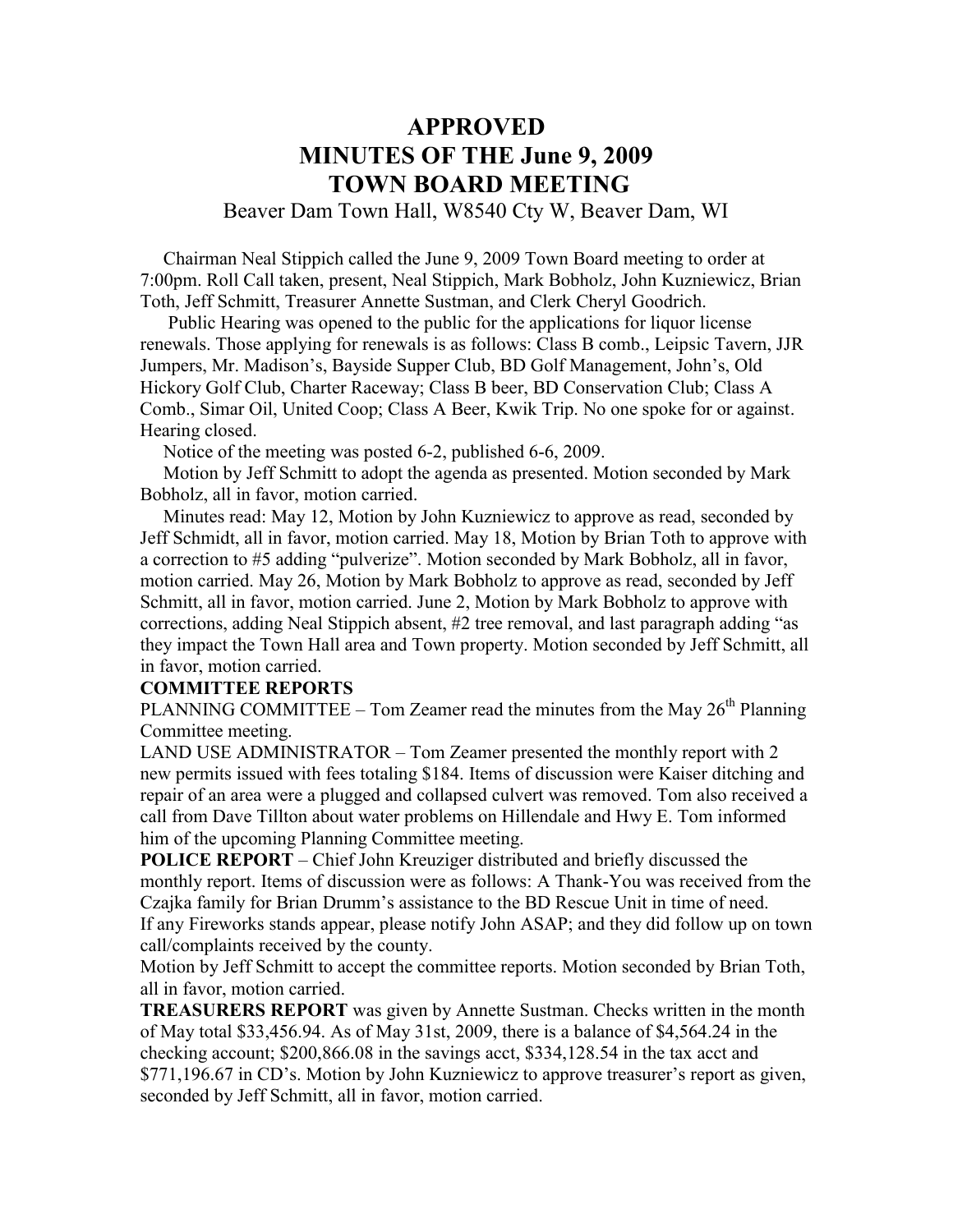**PAYMENT OF BILLS:** Motion by John Kuzniewicz to approve payment of bills presented. Motion seconded by Brian Toth, all in favor, motion carried. Jeff Schmitt abstained.

**TOWN RESIDENTS –** Bob Schultz spoke to neighbors to no avail. Neal Stippich stated the supervisors will meet out at his place and take a look at the situation. Jerry Anderson of S Sunset Pt Rd asked for assistance with the RR. There was a trail across the RR tracks at the end of S Sunset Pt Rd that was used by area residents for walking, biking and golf carts going to the BDCC. The RR has laid new ties and blocked the trail with the old ties. Residents others concerns with the old ties are children getting hurt, creosote running into the lake, and fire hazard. Neal Stippich stated he would attempt to contact the RR and ask what could be done.

Ann Cook of MSA stated the deadline for appeal of the new FEMA flood plain maps is July 15. Jeff Schmitt received a written request from Victor Herbst for a fence view. **UNFINISHED BUSINESS**:

1. S. Sunset Pt Rd drainage – Jeff Schmitt suggests this work be done by Ptchinski when they do Parkway Dr. They would charge and hourly rate of \$225, total estimate would be around \$2,300+.Using plans by Dan Prunuske. Motion by Mark Bobholz to award Ptchinski the S Sunset Pt Rd drainage project. Motion seconded by John Kuzniewicz, all in favor, motion carried.

### **NEW BUSINESS**:

- **1.** Jackson Rd Jackson Rd aka Lovers Lane between Cty G and Center Rd. Motion by Mark Bobholz to table to July meeting due to lack of information on legalities on the ownership/liability of the bridge. Motion seconded by Jeff Schmitt, all in favor, motion carried.
- **2.** Act on recommendation of the Planning Committee to approve rezoning of the Koch property – Motion by Mark Bobholz to approve the rezoning of the Koch property as for mentioned in the Planning Committee minutes of May 26, 2009. Motion seconded by John Kuzniewicz, all in favor, motion carried.
- **3.** Act on recommendation of the Planning committee to approve the amendment to the covenants to the Prairie Hill subdivision. County wanted clarification of ownership of the out-lot. Motion by John Kuzniewicz to approve the amendment to the covenants of the Prairie Hill Subdivision as stated in the Planning Committee minutes of May 26, 2009. Motion seconded by Brian Toth, all in favor, motion carried.
- **4.** Encroachments Question of how to deal with encroachments on Town property, mainly being road right of ways. Educate the public, real estate people, and contractors that nothing is allowed in the road ROW. Tom Zeamer will make a form letter quoting the ordinance and giving 60 days for removal of encroachments.
- **5.** Kaiser culvert & ditching on Hillendale Pkwy Town will replace the culvert to present culvert specs, remove rocks, and restore the ditch in accordance with the ordinance.
- **6.** Liquor license renewals and beverage operators licenses Class A Beer Kwik Trip; Class A Combination-Simar Oil and United Coop; Class B Beer-Beaver Dam Conservationists, Inc; Class B Combination – Liepsic Tavern, JJR Jumpers, Mr. Madison's Bar, Bayside Supper Club, BD Golf Management,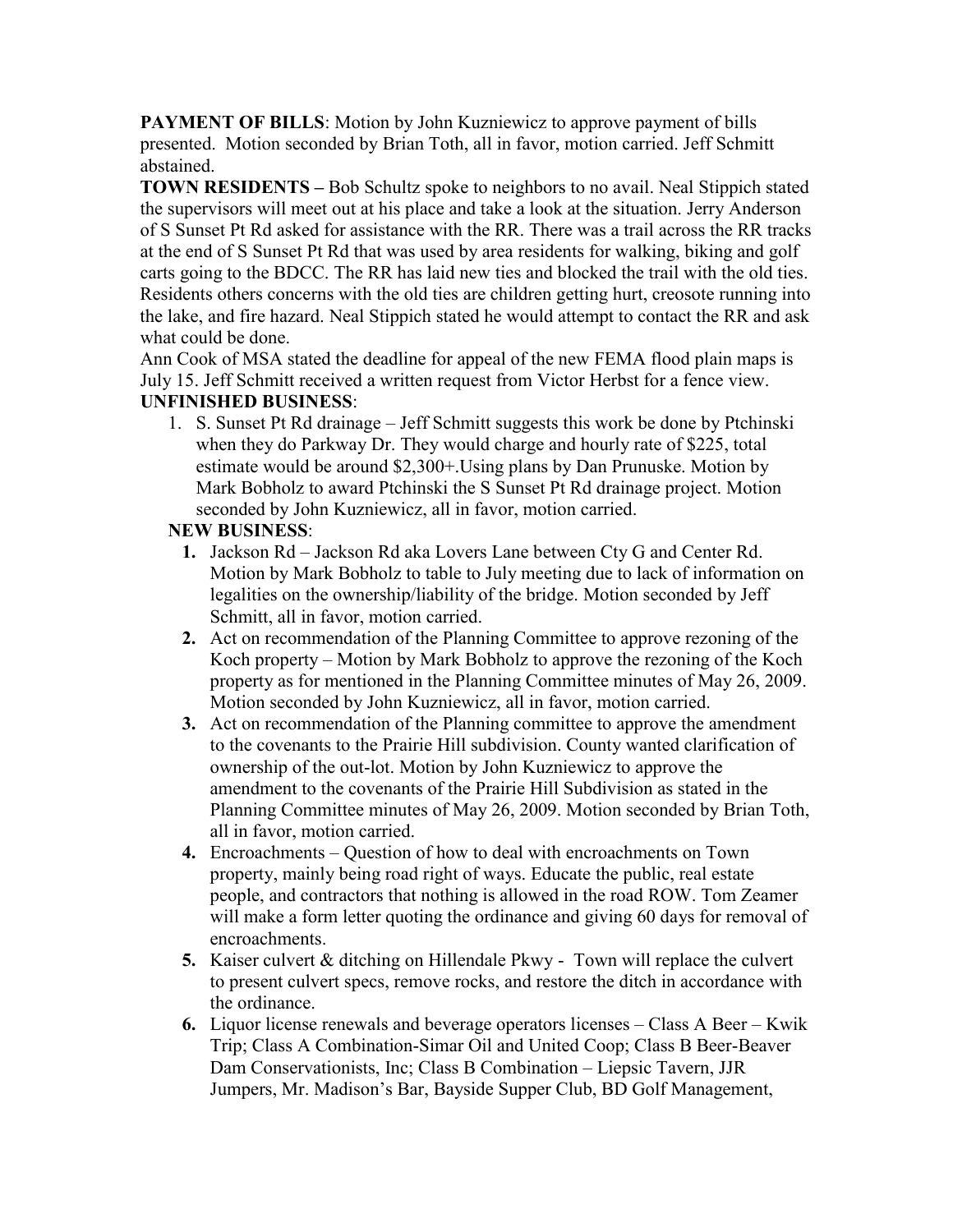John's, Old Hickory Golf Club and Charter Raceway Park. Motion by Jeff Schmitt to approve all liquor licenses listed. Motion seconded by Mark Bobholz, all in favor, motion carried.

**CLERKS REPORT –** Operators License applications received from the following: Sukhdeep Garcha, Lesli Narr, Miranda Clark, Jennifer Westphal, Carrie Sieja, Sandra Hintz, Arlette Ward, Lori Rollins, Bethany Milan, Nicole Haas, Bradley Marthaler, Katie Stange, Caitlyn Nehmer, Todd Behrmann, Shawn Limberg, Kevin Semple, Dale Maas, Bob Schmidt, Angela Winter, Maureen Prunuske, James Hopkins, Ryan Martin, Jeremy Blease, Doris Amnacher, Sandra Kluz, Donna Koerner, Kelly Schoebel, Tanya Westphal, Emily Kern, Joseph Lininger,Tracy Grotenhuis,Thomas Grotenhuis,Gay Slosser, Jody Keil, Jodi Bolig, Penny Buchda, Jackie Berefsky, Katrina Keenest, Tasha Wuestoff, Lindsay Erber, Mary Meyer, Doreen Kuzniewicz, Keith Hampton, Debbie Pelot, Kristine Klodowski, Amanda Guenther, Laura Rueckert, Tarha Klopotek, Marianne Wolc, Brian Dykstra, Rachael Guenther, Gina Hughes, Michael Monheim, Katelyn Strieff, Justine Koehoorn, Kenna Arvold, Joyce Longseth, Mark and Nancy Kimmel, Judith Wolf, Jeff Beyer, Nancie Dominguez, Kim Firehammer, Julie Bashiynski, Lisa Koenig, Angela Fererer, Carolyn Mueller, Brenda Snyder, Jenna Powell. Motion by Jeff Schmitt to approve all applicants pending approved background checks. Motion seconded by Brian Toth, all in favor, motion carried.

Proposals to fix the garage door, roof leak and drywall by front door were received from Jeff Rhinehart of Rhinehart Metal Building Inc for \$2,850 and John Oechsner, General Contractor, for \$1,250. Motion by Jeff Schmitt to award the repair jobs to John Oechsner. Motion seconded by Mark Bobholz, all in favor, motion carried.

Other correspondence received by the clerk is as follows: Letter from Attorney Jackie Wolter in regards to Darci Braun; DC Land and Parks Dept. Notice of Incomplete CUP from the Town of Beaver Dam; DC L & P Dept notice of Public Hearing on the proposed amendments to the Dodge County2030 Comp Plan; WI Dept of Justice WI Fireworks Law; a resume' from Richard Surma.

**CHAIRMAN/SUPERVISORS CORRESPONDENCE AND INFO** - Information received by the chairman & supervisors is as follows: Mark Bobholz reported salt bids at 58-\$63. Town budgeted \$60. John Kuzniewicz attended Capital Day and reported on Bill AB239. Neal Stippich received Fed funded Hwy DOT Hwy Hwy Safety Program with 90% reimbursement. He will inquire if this could be used for striping roads; application for Good Government award; ditch maps west of Shaw Hill Rd as stated last month ditches need work. Neal Stippich will contact Brenda Hill to clean ditches and remove fallen trees. Action on removal of trailer on S Sunset Pt Rd. Clerk will notify adjoining property owners to remove all personal property from town property within 30 days.

Motion by Brian Toth to adjourn, second by Mark Bobholz, all in favor, motion carried. Meeting adjourned 9:50p.m.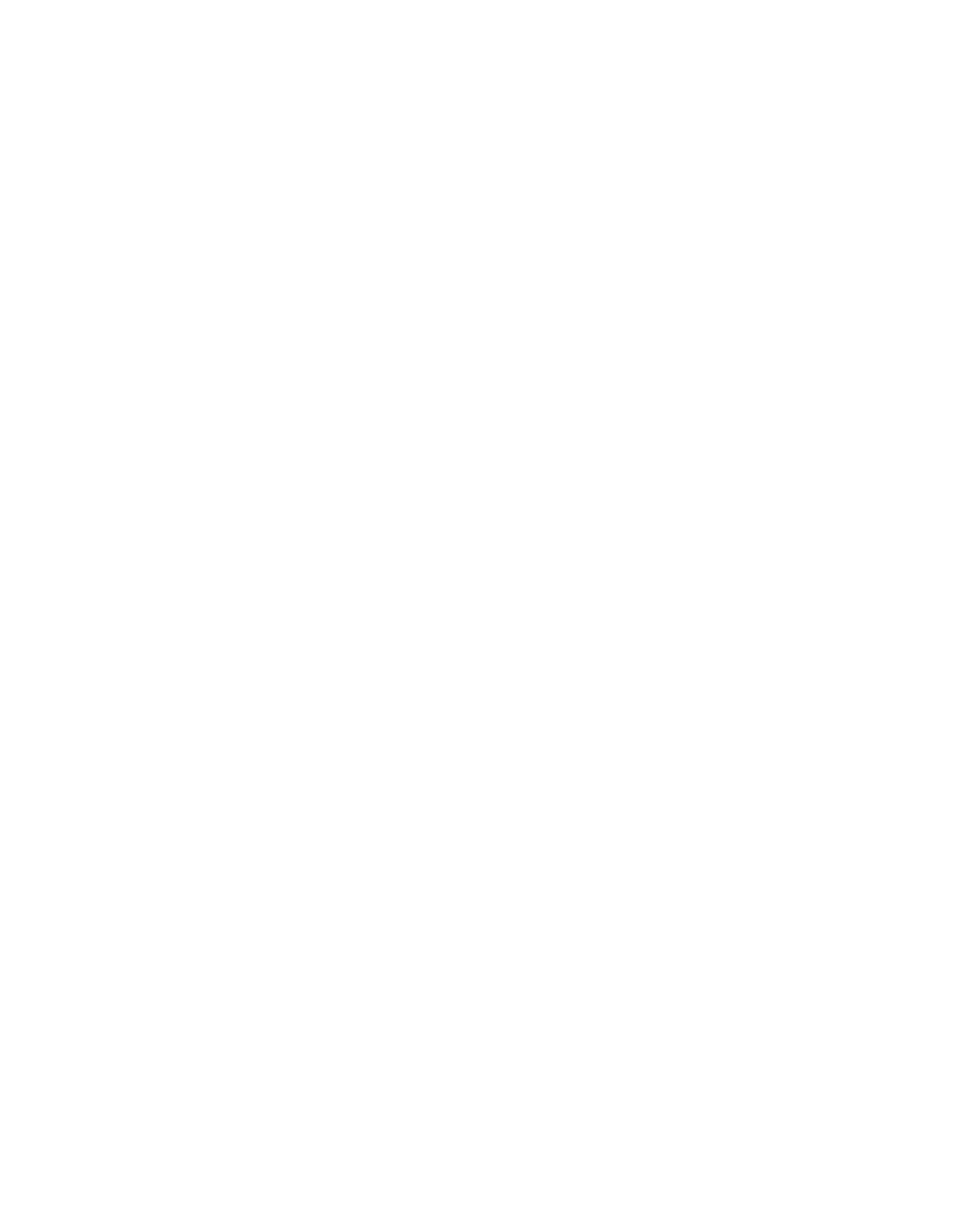# **APPROVED MINUTES OF THE July 14, 2009 TOWN BOARD MEETING**

Beaver Dam Town Hall, W8540 Cty W, Beaver Dam, WI

Chairman Neal Stippich called the July 14, 2009 Town Board meeting to order at 7:00pm. Roll Call taken, present, Neal Stippich, Mark Bobholz, John Kuzniewicz, Brian Toth, , Treasurer Annette Sustman, and Clerk Cheryl Goodrich. Jeff Schmitt is absent due to a County meeting.

Notice of the meeting was posted July 8, published July 11, 2009.

Motion by John Kuzniewicz to adopt the agenda as presented. Motion seconded by Mark Bobholz, all in favor, motion carried.

Minutes read: June 9, Motion by Mark Bobholz to approve with the completion of sentence in new business #2. Motion seconded by Brian Toth, all in favor, motion carried.

#### **COMMITTEE REPORTS**

PLANNING COMMITTEE – Al Matuszeski read the minutes from the June  $29t<sup>h</sup>$ Planning Committee meeting.

LAND USE ADMINISTRATOR – Tom Zeamer was absent, Cheryl Goodrich read a written report by Tom Zeamer. No permits were issued in the last month.

**POLICE REPORT** – Chief John Kreuziger distributed and briefly discussed the monthly report.

Motion by Mark Bobholz to accept the committee reports. Motion seconded by Brian Toth, all in favor, motion carried.

**TREASURERS REPORT** was given by Annette Sustman. Checks written in the month of June total \$27,683.50. As of June 30, 2009, there is a balance of \$5,094.49 in the checking account; \$195,870.25 in the savings acct, \$334,238.39 in the tax acct and \$771,196.67 in CD's. Motion by John Kuzniewicz to approve treasurer's report as given, seconded by Brian Toth, all in favor, motion carried.

**PAYMENT OF BILLS:** Motion by Brian Toth to approve payment of bills presented plus a payroll check for Jeff Schmitt. Motion seconded by Mark Bobholz, all in favor, motion carried.

**TOWN RESIDENTS –**residents present and items of discussions were as follows: Mike Trapp request for Hemlock Rd sign be replaces on Cty A; Roger Beal, collapsed culverts on Airport Rd and Iron Rd; Bob Schultz on water problems; Ken Ferstl on ditch cleaning on Zimmerman Dr. Chairman and all supervisors are weed commissioners, a Weed Control form letter will be given to all supervisors for weed complaints.

**UNFINISHED BUSINESS**: None

**NEW BUSINESS**: None

**CLERKS REPORT –** Operators License applications received from the following: Stacey Christian, Chisa Roeske, Linda Smith, Diane Cuff, Diane Johnson, Zach Dorn, Andy Cook, Brianna Schegetz, Kyle Grotenhuis, Jason Repinski & Mary Meyer. Motion by John Kuzniewicz to approve all applicants pending approved background checks. Motion seconded by Brian Toth, all in favor, motion carried.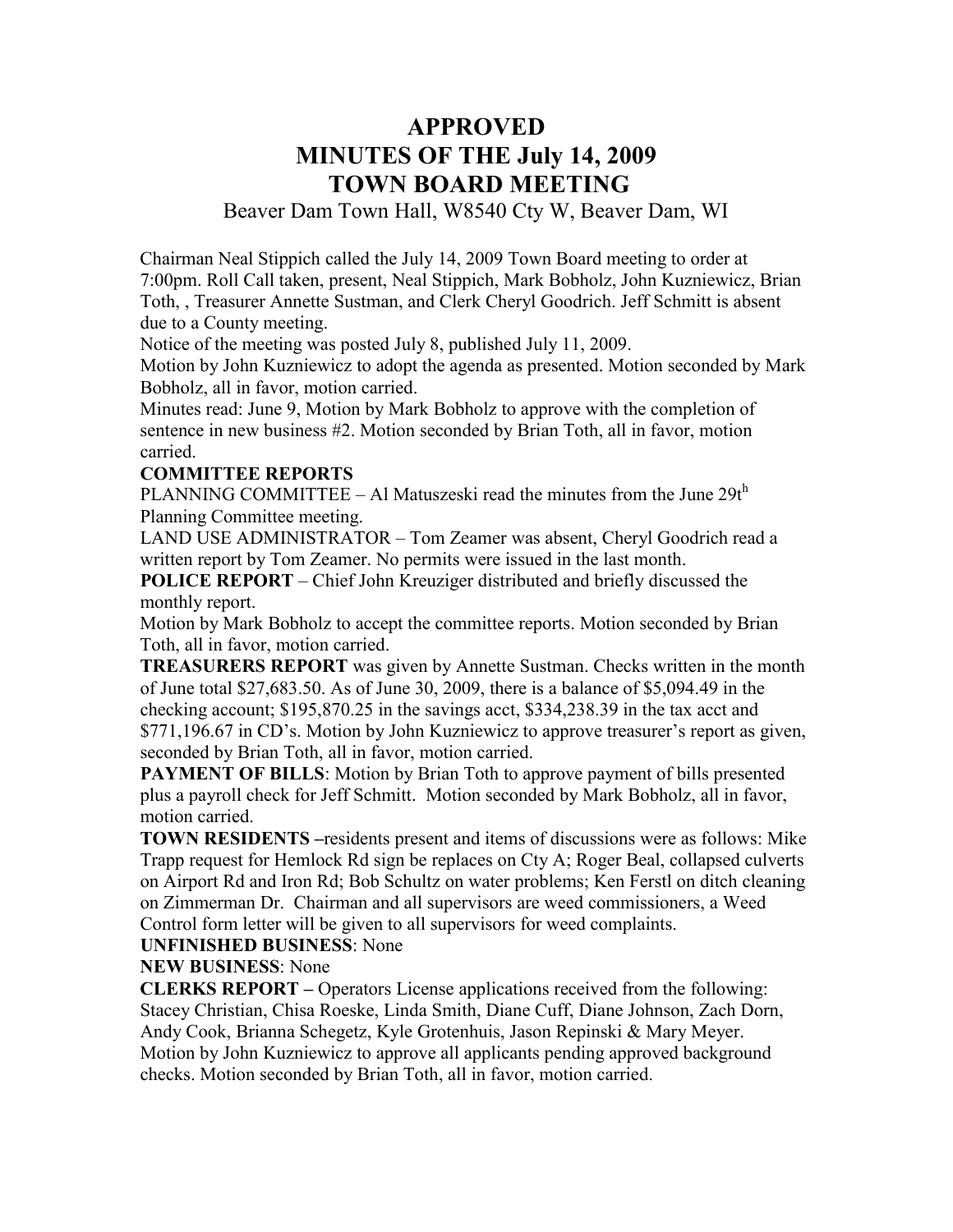### **CLERK/CHAIRMAN/SUPERVISORS CORRESPONDENCE AND INFO** – This information will no longer be read into the minutes and will be replaced with beginning the next months agenda.

Motion by Mark Bobholz to adjourn, second by Brian Toth, all in favor, motion carried. Meeting adjourned 9:50p.m.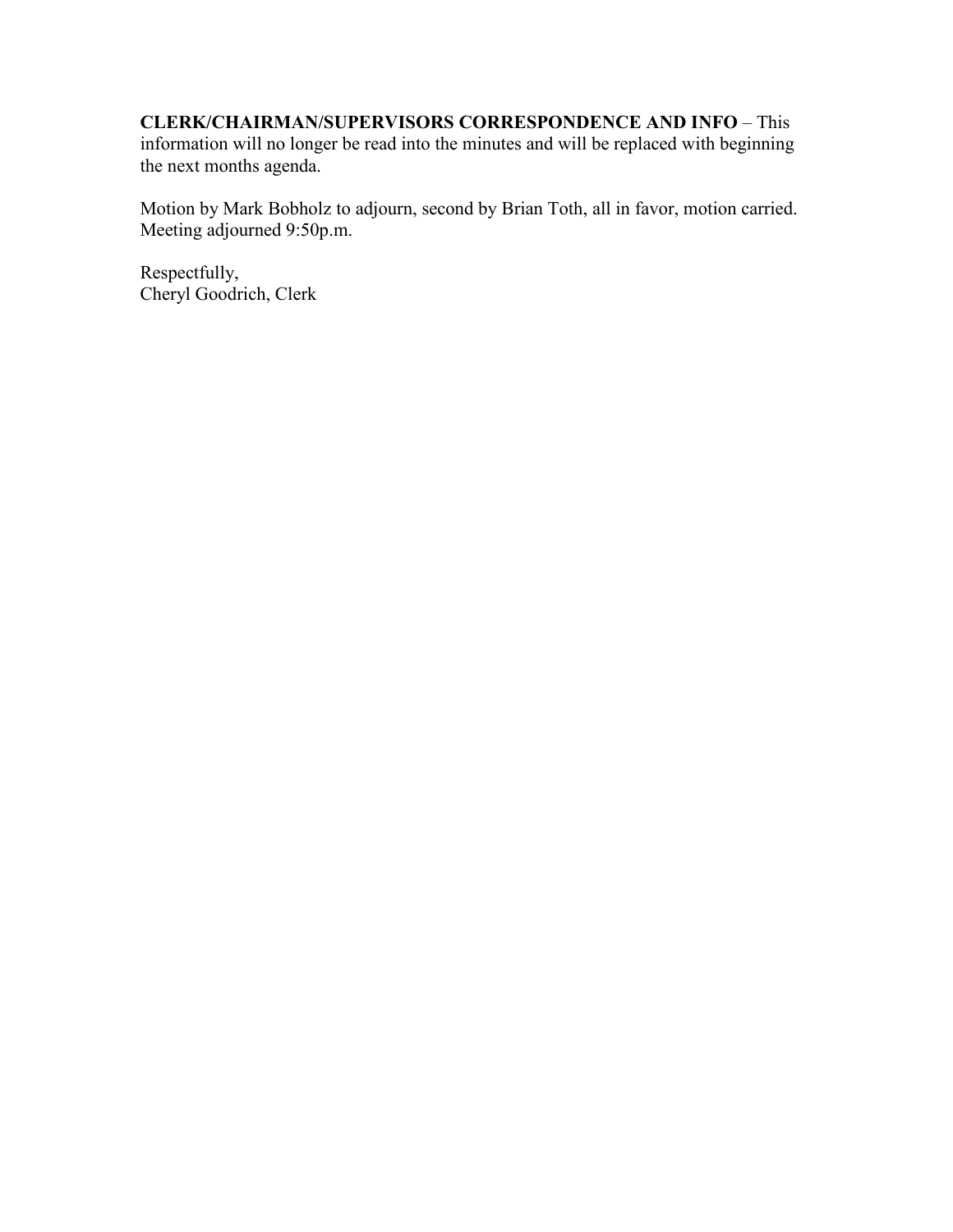## **APPROVED MINUTES OF THE August 11, 2009 TOWN BOARD MEETING**

Beaver Dam Town Hall, W8540 Cty W, Beaver Dam, WI

Chairman Neal Stippich called the August 11, 2009 Town Board meeting to order at 7:05pm. Roll Call taken, present, Neal Stippich, Mark Bobholz, John Kuzniewicz, Brian Toth, Jeff Schmitt, Treasurer Annette Sustman, and Clerk Cheryl Goodrich. Notice of the meeting was posted Aug 4, published Aug 8; amended notice posted Aug 7 and published Aug 10.

Motion by Brian Toth to adopt the agenda, moving #5 of unfinished business to #1. Motion seconded by John Kuzniewicz, all in favor, motion carried.

July minutes were read, motion by Mark Bobholz to approve minutes as read. Motion seconded by Brian Toth, all in favor, motion carried. Minutes of the special Aug 6 meeting were read, Motion by Mark Bobholz to approve adding ROW and Public hearing to be held in paragraph 3. Motion seconded by Brian Toth, all in favor, motion carried.

#### **COMMITTEE REPORTS**

PLANNING COMMITTEE – No July meeting.

LAND USE ADMINISTRATOR – Tom Zeamer gave his monthly report. 6 permits were issued in the last month. Fees collected were\$1,679.40.

**POLICE REPORT** – Chief John Kreuziger distributed and briefly discussed the monthly report. Sept. agenda to include resolutions and Ordinances on new business. Video and Audio recorders will be set up in the conference room in the next month. Motion by Jeff Schmitt to accept the committee reports. Motion seconded by Mark Bobholz, all in favor, motion carried.

**TREASURERS REPORT** was given by Annette Sustman. Checks written in the month of July total \$39,174.00. As of July 31, 2009, there is a balance of \$5,636.76 in the checking account; \$186,446.97 in the savings acct, \$334,351.94 in the tax acct and \$771,196.67 in CD's. Motion by John Kuzniewicz to approve treasurer's report as given, seconded by Jeff Schmitt, all in favor, motion carried.

**PAYMENT OF BILLS:** Motion by Jeff Schmitt to approve payment of bills presented. Motion seconded by Brian Toth, all in favor, motion carried.

**TOWN RESIDENTS -** Mr. Radditz was present questioning mowing of weeds at 8830 McKinley Beach Rd. Notice was sent to owner by Chief John Kreuziger. If mowing isn't completed the town will mow and bill owner. Weed complaints will be verified by supervisors, name and address can then be given to the clerk to send out a notice. Follow up by supervisor receiving the complaint. Next years mowing bid will include mowing of vacant lots.

#### **UNFINISHED BUSINESS**:

- 5. Resolution 2009-10 Resolution to issue a Raze Order and Raze Order on the buildings at 1205 Madison St – Motion by Neal Stippich to pass Resolution 2009- 10 Raze Order. Motion seconded by John Kuzniewicz, all in favor, motion carried.
- 1. Zimmerman drainage/ditching Ken Ferstl received the OK from land owners and applied for permits from the county and DNR.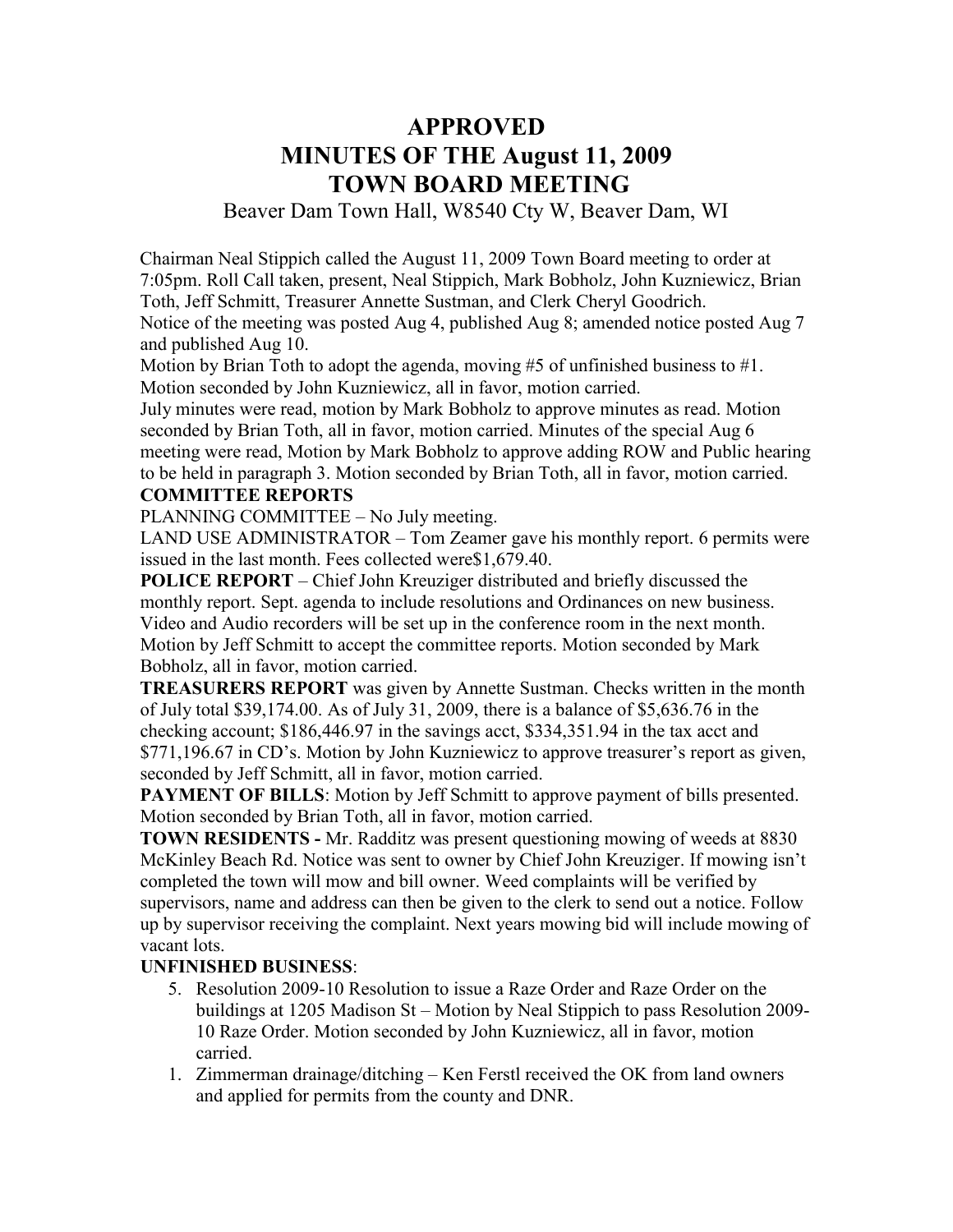- 2. Parker Rd Motion by Mark Bobholz to proceed with the 2"overlay option from NEA. Motion seconded by Brian Toth. In favor, Mark Bobholz, John Kuzniewicz, Neal Stippich, Brian Toth. Jeff Schmitt, abstain. Motion carried.
- 3. Marlow Rd plans Preliminary CSM to be completed by DesignTech Engineering, as stated in the Spl meeting of Aug 6.
- 4. Renegotiate bid with NEA for Marlow Rd Motion by Neal Stippich to ask NEA to rescind their bid for the Marlow Rd project. Motion seconded by Mark Bobholz. In favor, Neal Stippich, John Kuzniewicz, Mark Bobholz, Brian Toth. Jeff Schmitt abstains, motion carried.

## **NEW BUSINESS**:

1. Comprehensive Plan – Motion by Jeff Schmitt to direct the Planning Committee to review and complete the 2010 Comprehensive Plan by Jan.1, 2010. Motion seconded by John Kuzniewicz, all in favor, motion carried.

**CLERKS REPORT –** Operators License applications received from the following: Laura Winkler, Brian Stegner, Bernadette Wilson, Stephanie Neuman, James Orlenko. Background check completed and approved. Motion by Mark Bobholz to approve operators license presented. Motion seconded by Brian Toth, all in favor, motion carried. Business cards will be made by clerk. WTA convention, Oct 12-14. Motion by John Kuzniewicz to approve attendance for clerk/board members able to attend. Motion seconded by Brian Toth, all in favor, motion carried.

**CLERK/CHAIRMAN/SUPERVISORS CORRESPONDENCE AND INFO** – Lettter requesting reduced speed limit on S. Crystal Lk Rd, between Hwy 33 and Cty Tk W. Mark Bobholz will do a traffic study on that section.

Motion by Mark Bobholz to enter closed session to meet with legal counsel for advice on strategy for a matter in or likely to be in litigation. Motion seconded by Brian Toth, all in favor, motion carried.

Motion by Brian Toth to return to open session, motion seconded by Jeff Schmitt, all in favor, motion carried.

Motion by Mark Bobholz to adjourn, second by John Kuzniewicz, all in favor, motion carried. Meeting adjourned 9:55p.m.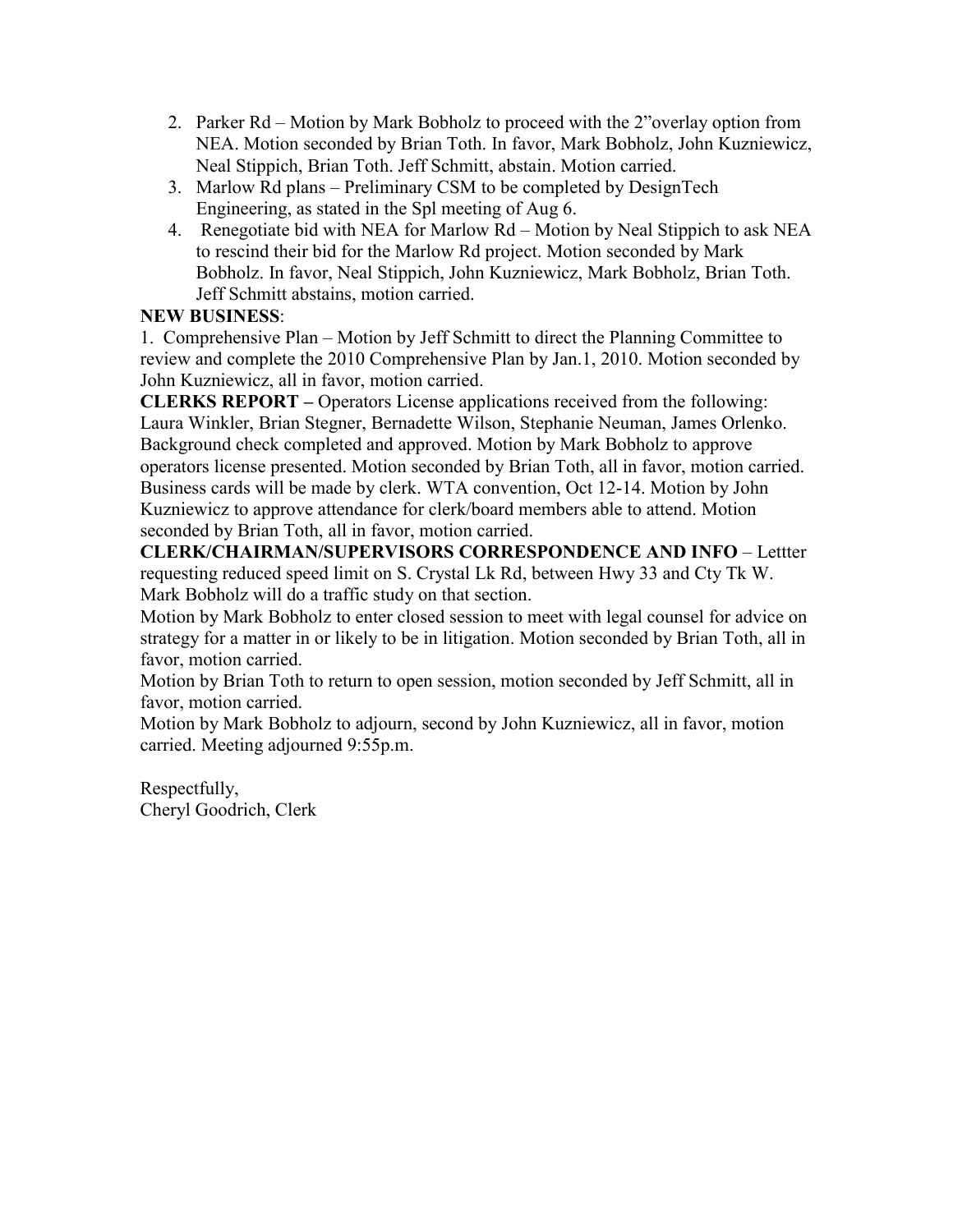## **APPROVED MINUTES OF THE September 8, 2009 TOWN BOARD MEETING**

## Beaver Dam Town Hall, W8540 Cty W, Beaver Dam, WI

Chairman Neal Stippich called the Sept 8, 2009 Town Board meeting to order at 7:00pm. Roll Call taken, present, Neal Stippich, John Kuzniewicz, Brian Toth, Jeff Schmitt, Treasurer Annette Sustman, and Clerk Cheryl Goodrich. Mark Bobholz absent.

Notice of the meeting was posted Sept 1, published Sept 5.

Motion by Jeff Schmitt to adopt the agenda, seconded by Brian Toth, all in favor, motion carried.

Aug 11 minutes were read, motion by John Kuzniewicz to approve minutes as read. Motion seconded by Brian Toth, all in favor, motion carried.

#### **COMMITTEE REPORTS**

PLANNING COMMITTEE – Tom Zeamer read the Aug 31 meeting minutes LAND USE ADMINISTRATOR – Tom Zeamer gave his monthly report. 3 permits were issued in the last month. Fees collected were\$304.00. Items discussed were a 100x100 lot for sale on Madison St and out lot for sale in Heritage Hills. Tom will be working to update the 2010 Comprehensive Plan.

**POLICE REPORT** – Chief John Kreuziger distributed and briefly discussed the monthly report. Items discussed were; Raze order papers were served to Darci Brown, the Town participated in the "Put Crime to Bed" brat fry. John also received a letter from the County DA's office stating that they will not be prosecuting certain charges; therefore the Town will need to create an ordinance so they can prosecute at the municipal level. Motion by Jeff Schmitt to accept the committee reports. Motion seconded by John Kuzniewicz, all in favor, motion carried.

**TREASURERS REPORT** was given by Annette Sustman. Checks written in the month of Aug. total \$203,726.17. As of Aug. 31, 2009, there is a balance of \$6,463.96 in the checking account; \$350,996.64 in the savings acct, \$118,420.56 in the tax acct and \$778,130.11 in CD's.

Motion by John Kuzniewicz to approve treasurer's report as given, seconded by Brian Toth, all in favor, motion carried.

**PAYMENT OF BILLS:** Motion by Jeff Schmitt to approve payment of bills presented. Motion seconded by Neal Stippich, all in favor, motion carried.

**TOWN RESIDENTS –** Wayne Nelson questioned his bill for Parkway Dr improvements. This will be on the October agenda in order to direct Dan Prunuske to review the measurements and estimates. Bob Schulz was present with his continued water problem. This will be on the Oct agenda in order to direct Dan Prunuske to do a water study on the adjoining subdivision.

## **UNFINISHED BUSINESS**:

1. Parker Rd abandonment – ditching is complete, Brenda Hill will review the flow on the ditch. Motion by Neal Stippich to turn down the resolution to vacate a portion of Parker Rd. Motion seconded by Brian Toth. In favor, Neal Stippich, Brian Toth & Jeff Schmitt, Ney, John Kuzniewicz. Motion carried.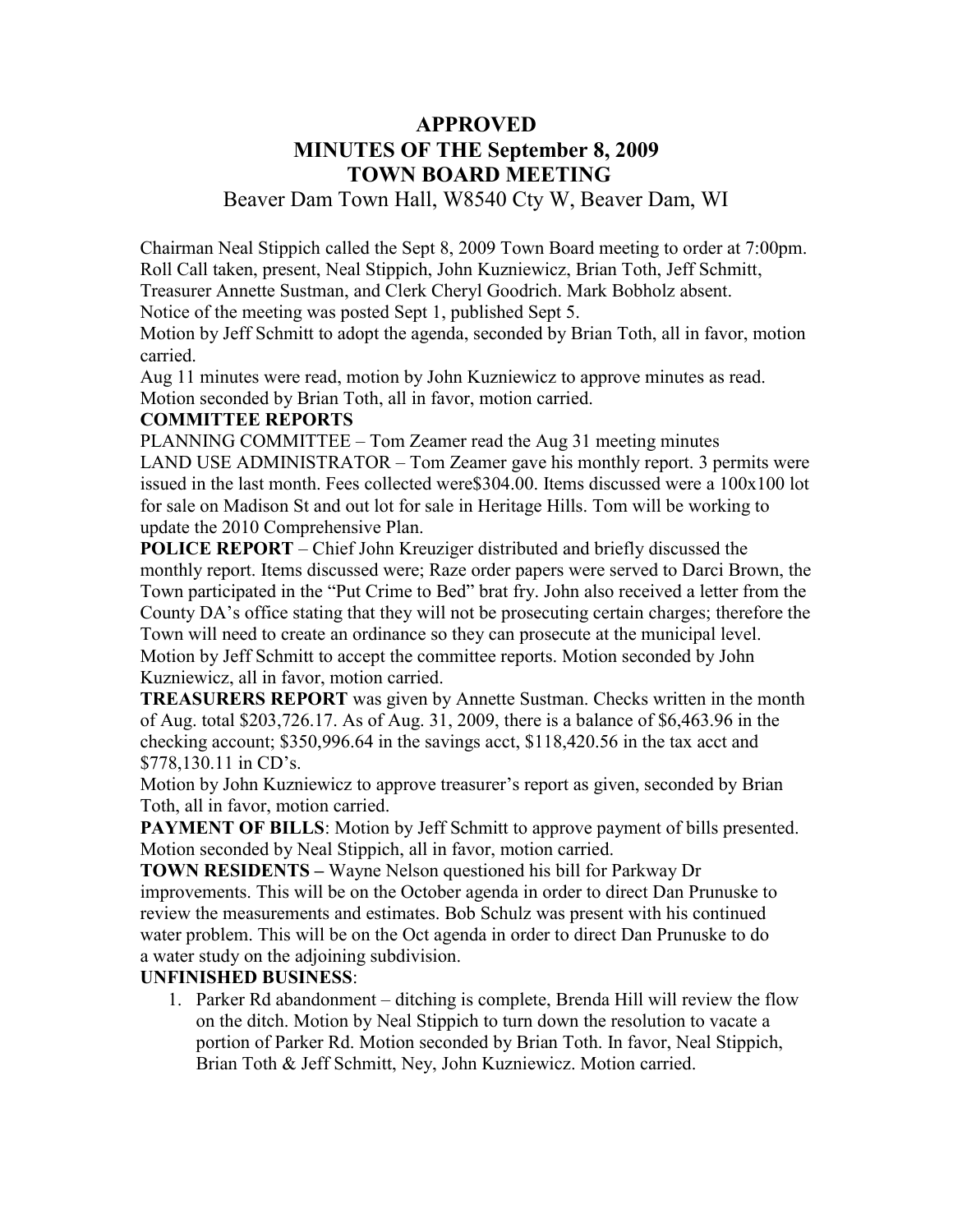#### **NEW BUSINESS**:

- 1. Speed Limit on Thompson Rd Concerns from residents and Metkes are speeding, higher pedestrian traffic, blind spots, County imposed vision corner makes 1 lot in Preserve on Crystal Ridge subdivision unsellable. Metkes were advised to appeal the County to present day standards. Motion by Brian Toth to leave the speed limit at 55mph on Thompson Rd. Motion seconded by John Kuzniewicz, all in favor, motion carried.
- 2. Act on recommendation of the Planning Committee to rezone parcel 004-1114- 0223-004 from residential to commercial. Motion by John Kuzniewicz to approve the rezoning on parcel # listed above located at the SW corner of Hwy 33 and S Crystal Lk Rd. Motion seconded by Jeff Schmitt, all in favor, motion carried.
- 3. Police Resolutions Motion by Brian Toth to adopt Resolution 11-2009, Job Description for the Chief of Police, and Resolution 12-2009, Job Description for Police Officers. Motion seconded by Jeff Schmitt, all in favor, motion carried. Motion by Brian Toth to table Resolution 13-2009, Job Description for administrative Clerk for the T of BD Police Dept. for further review and return Resolution at the Oct. meeting. Motion seconded by Jeff Schmitt, all in favor, motion carried.
- 4. Date for Budget meeting tentatively set for Sept. 29 at 7:00pm.
- 5. Farmland Preservation Neal will get more information on this and bring it to the Oct. meeting.

**CLERKS REPORT –** No Operators License applications were received. Fall dumpsters are set for Oct 17th  $& 24<sup>th</sup>$ . Request for a new time clock, Ok'd to purchase and a request for weight limit sign on Stone Rd, as Barnett's trucks have been seen using that road. Jeff Schmitt will call Barnetts.

**CLERK/CHAIRMAN/SUPERVISORS CORRESPONDENCE AND INFO** – Plans for Marlow Rd were submitted by DesignTech Eng. After review, Neal will direct Dan Prunuske to flip the circle turn around, road width to be 22' with 66'ROW, (not radius). At turn around.

Motion by Jeff Schmitt to adjourn, second by Brian Toth, all in favor, motion carried. Meeting adjourned 9:15p.m.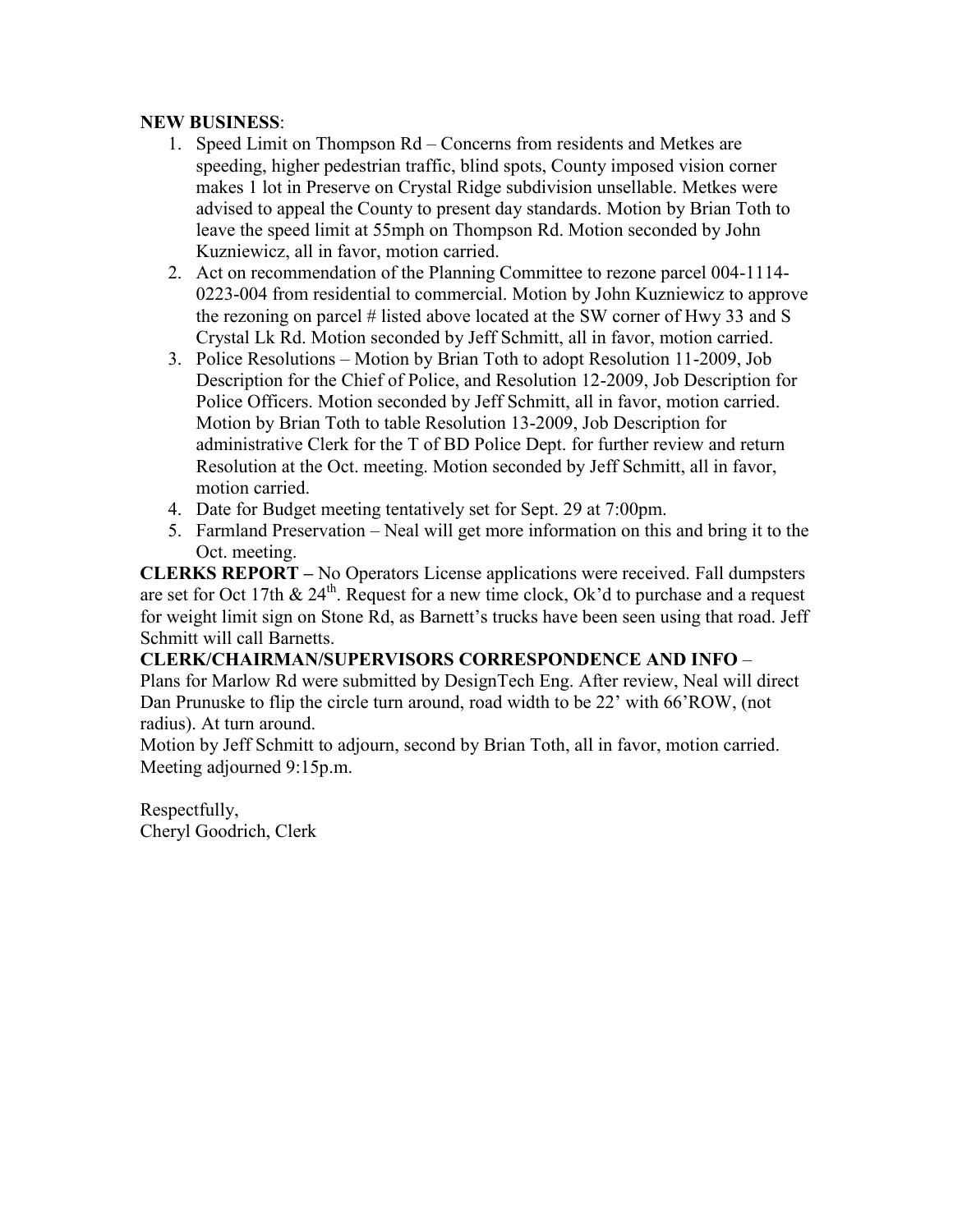## **APPROVED MINUTES OF THE October 13, 2009 TOWN BOARD MEETING**

### Beaver Dam Town Hall, W8540 Cty W, Beaver Dam, WI

Chairman Neal Stippich called the Oct 13, 2009 Town Board meeting to order at 7:00pm. Roll Call taken, present, Neal Stippich, Mark Bobholz, Jeff Schmitt, John Kuzniewicz, Brian Toth, Treasurer Annette Sustman, and Clerk Cheryl Goodrich.

Notice of the meeting was posted Oct 6, published Oct 10.

Motion by Jeff Schmitt to adopt the agenda giving the Chairman authority to change order as deemed necessary, seconded by Mark Bobholz, all in favor, motion carried. Sept. 8 minutes were read, motion by Mark Bobholz to approve minutes with noted correction. Motion seconded by Brian Toth, all in favor, motion carried.

#### **COMMITTEE REPORTS**

PLANNING COMMITTEE – No Sept. meeting

LAND USE ADMINISTRATOR – Tom Zeamer gave his monthly report. 10 permits were issued in the last month. Fees collected were\$3233.72.

**POLICE REPORT** – Chief John Kreuziger distributed and briefly discussed the monthly report. A soliciting Ordinance will be written up for board approval. Motion by John Kuzniewicz to accept the committee reports. Motion seconded by Jeff Schmitt, all in favor, motion carried.

**TREASURERS REPORT** was given by Annette Sustman. Checks written in the month of Sept. total \$22,570.05. As of Sept. 30, 2009, there is a balance of \$6,222.01 in the checking account; \$443,535.59 in the savings acct, \$118,459.49 in the tax acct and \$667,882.09 in CD's.

Motion by Brian Toth to approve treasurer's report as given, seconded by Mark Bobholz, all in favor, motion carried.

**PAYMENT OF BILLS:** Motion by Mark Bobholz to approve payment of bills presented in the amount of \$425,006.88. Motion seconded by Brian Toth, all in favor, motion carried.

**TOWN RESIDENTS –** No Comments or questions

#### **New Business:**

- 1. Resolution 2009-14 adopting the settlement agreement with the BDUSD. Motion by Mark Bobholz to approve Resolution 2009-14 and the Agreement for Intergovernmental Cooperation between Town of Beaver Dam and BDUSD Motion seconded by John Kuzniewicz, all in favor, motion carried.
- 2. Report on Audit A favorable audit report was given by Gibb Hietpas, CPA.

#### **UNFINISHED BUSINESS**:

- 1. Parkway Drainage bills Motion by John Kuzniewicz to send a new invoice for driveway reconstruction reflecting the as built price to Wayne Nelson. Motion seconded by Jeff Schmitt, all in favor, motion carried.
- 2. Resolution 2009-13, Job Description for Administrative Clerk for Police Dept. Motion by Jeff Schmitt to approve Resolution 2009-13. Motion seconded by Brian Toth, all in favor, motion carried.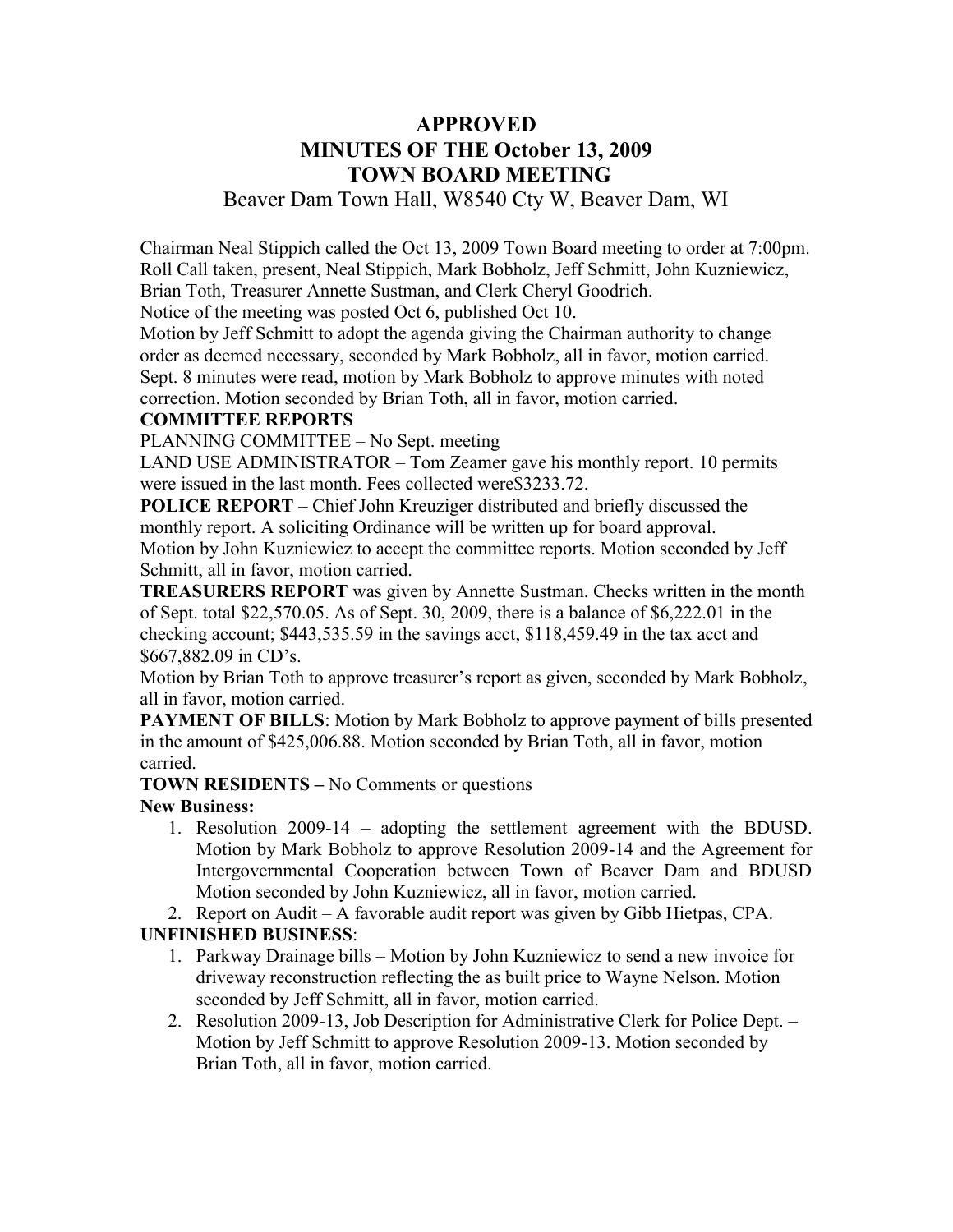#### **NEW BUSNIESS:**

- 3. Speed limit on shared S Center Rd and S Crystal Lk Rd at Priaire View School –
- 4. The city of Beaver Dam request change from 45mph to 35mph on S Center Rd. Motion by Brian Toth to leave the Towns portion of S Center Rd at 45mph. Motion seconded by John Kuzniewicz, MB, NS JK, BT in favor, Jeff Schmitt abstain. Report by Chief John Kreuziger that speed signs or correct as is on S Crystal Lk Rd. Motion by Neal Stippich to leave speed as is on S Crystal Lk Rd @ Prairie View School. Motion seconded by Brian Toth, all in favor, motion carried.

#### **Unfinished Business:**

 3. Bob Schulz vs. Preserve at Crystal Ridge water drainage– No further action is needed by the board as it is a civil issue.

4. Farmland Preservation – County must adopt their portion of first.

#### **New Business:**

4. 2010 Dog Contract – Motion by John Kuznewicz to accept the 2010 Contract with the Dodge County Humane Society for dogs only. Motion seconded by Jeff Schmitt, all in favor, motion carried.

 5. Purchase of wood chipper – Motion by Mark Bobholz to delay until the budget meeting. Motion seconded by Jeff Schmitt, all in favor, motion carried.

**CLERKS REPORT – O**perators License applications were received from Heather Rhinehart, Justine Hilbert, Briana Livingston, Jana Elgersma and Kyle Herring. Motion by Jeff Schmitt to approve operator license applicants. Motion seconded by Brian Toth, all in favor, motion carried.

Next Budget meeting set for Wed. Nov. 4 at 7:00pm.

Motion by Jeff Schmitt to adjourn, second by Brian Toth, all in favor, motion carried. Meeting adjourned 10:00p.m.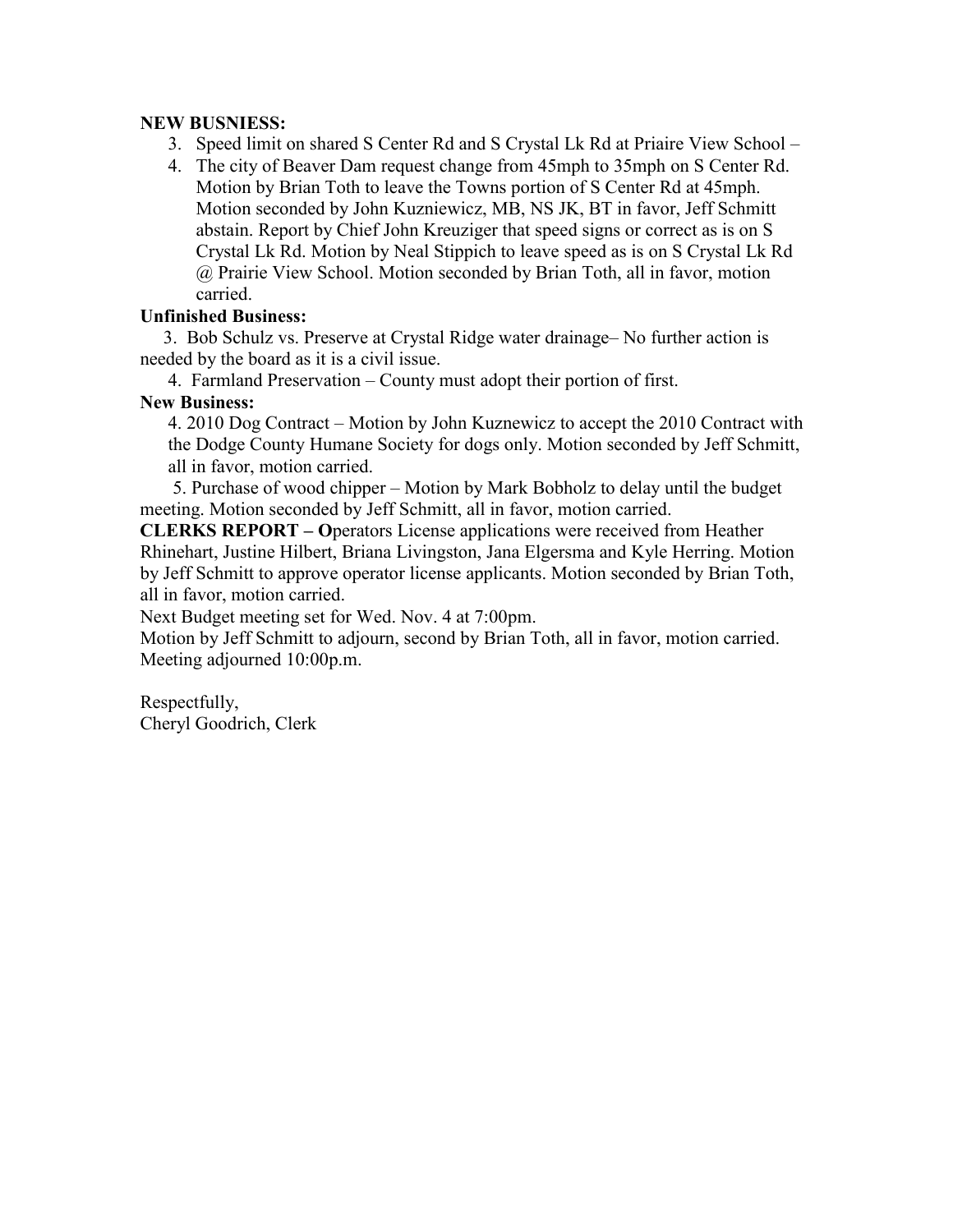## **APPROVED MINUTES OF THE November 10, 2009 TOWN BOARD MEETING**

Beaver Dam Town Hall, W8540 Cty W, Beaver Dam, WI

Chairman Neal Stippich called the Nov. 10, 2009 Town Board meeting to order at 7:00pm. Roll Call taken, present, Neal Stippich, Mark Bobholz, Jeff Schmitt, John Kuzniewicz, Brian Toth, Treasurer Annette Sustman, and Clerk Cheryl Goodrich. Notice of the meeting was posted Nov.3, published Nov. 7; an amended notice was posted Nov.9.

Motion by Jeff Schmitt to adopt the agenda. Motion seconded by Mark Bobholz, all in favor, motion carried.

Oct. 13 minutes were read, motion by Mark Bobholz to approve minutes as read. Motion seconded by John Kuzniewicz, all in favor, motion carried.

#### **COMMITTEE REPORTS**

PLANNING COMMITTEE – Tom Z. read the unapproved min of the Nov. 2 meeting. LAND USE ADMINISTRATOR – Tom Zeamer gave his monthly report. 1 permit was issued for a fee collected of \$110.00

**POLICE REPORT** – Chief John Kreuziger distributed and briefly discussed the monthly report.

Motion by Brian Toth to accept the committee reports. Motion seconded by Jeff Schmitt, all in favor, motion carried.

**TREASURERS REPORT** was given by Annette Sustman. Checks written in the month of Oct. total \$410,163.29. As of Oct 31, 2009, there is a balance of \$5,554.80 in the checking account; \$57,487.88 in the savings acct, \$118,499.73 in the tax acct and \$667,882.09 in CD's.

Motion by Jeff Schmitt to approve treasurer's report as given, seconded by Brian Toth, all in favor, motion carried.

**PAYMENT OF BILLS:** Motion by Brian Toth to approve payment of bills presented in the amount of \$100,416.41. Motion seconded by Mark Bobholz, all in favor, motion carried.

**TOWN RESIDENTS –** No Comments or questions

#### **New Business:**

- 1. Review of Beier Rd  $\omega$  Prairie Hill Subdivision Motion by Neal Stippich to table until further information is received. Motion seconded by John Kuzniewicz, all in favor, motion carried.
- 2. Accounting Software Motion by Jeff Schmitt to table until Dec. for more information. Motion seconded by Brian Toth, all in favor, motion carried.

#### **UNFINISHED BUSINESS**: None

**CLERKS REPORT – O**perators License applications were received from Joe Ferron, Cheryle Schultz. Motion by John Kuzniewicz to approve operator license applicants. Motion seconded by Mark Bobholz, all in favor, motion carried.

Motion by John Kuzniewicz to adjourn, second by Jeff Schmitt, all in favor, motion carried. Meeting adjourned 8:30p.m.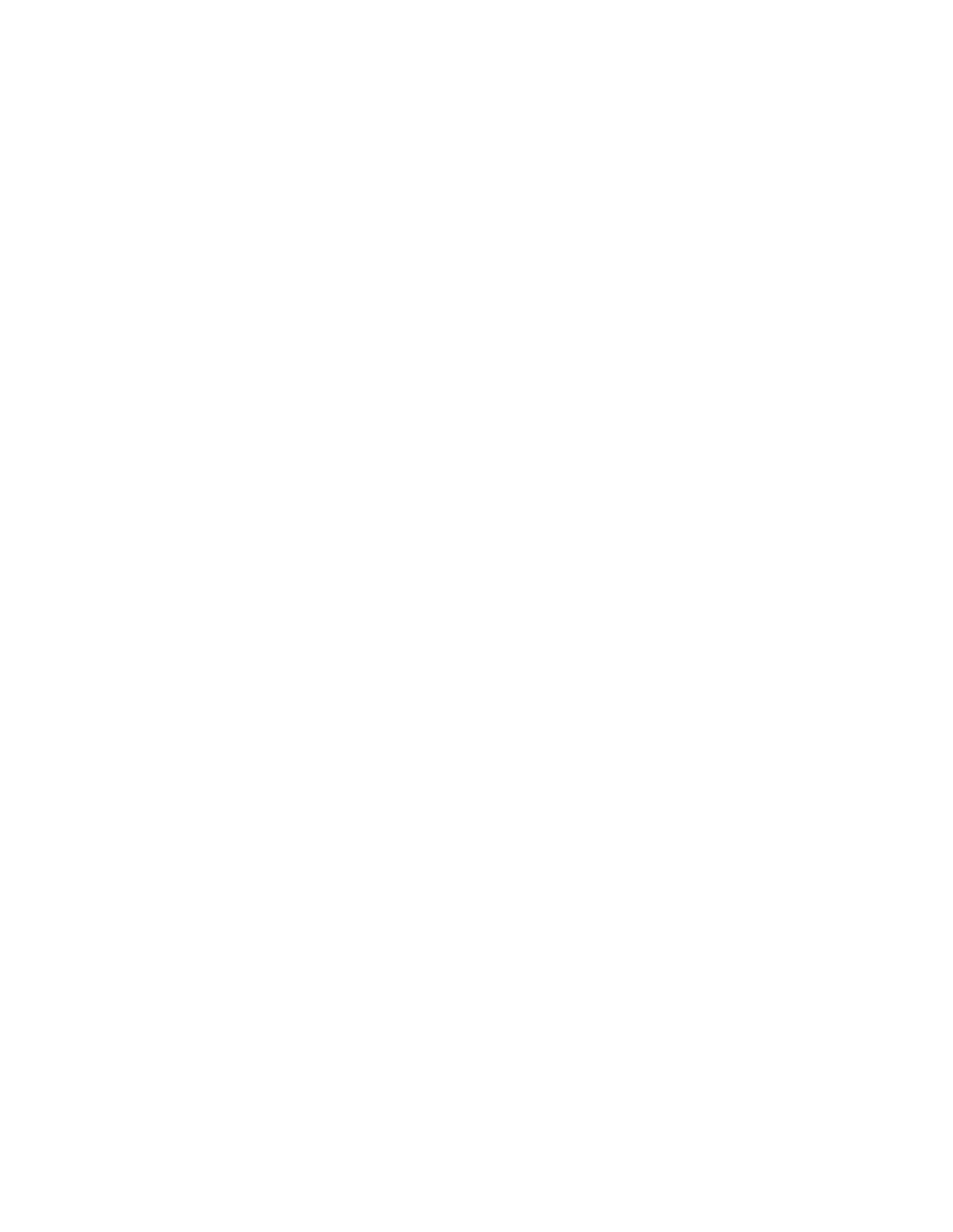## **APPROVED MINUTES OF THE December 8, 2009 TOWN BOARD MEETING**

Beaver Dam Town Hall, W8540 Cty W, Beaver Dam, WI

Chairman Neal Stippich called the Dec 8, 2009 Town Board meeting to order at 7:00pm. Roll Call taken, present, Neal Stippich, Mark Bobholz, John Kuzniewicz, Jeff Schmitt, Treasurer Annette Sustman, and Clerk Cheryl Goodrich. Brian Toth absent. Notice of the meeting was posted Dec. 1, published Dec. 5; an amended notice was posted Dec. 2.

Motion by Mark Bobholz to adopt the agenda. Motion seconded by John Kuzniewicz, all in favor, motion carried.

Minutes of the Nov. 10 meeting were read, motion by John Kuzniewicz to approve minutes as read. Motion seconded by Mark Bobholz, all in favor, motion carried. Minutes of the Nov 24 meeting were read. Motion by John Kuzniewicz to approve with noted change in the title of meeting to be 2010 Budget Hearing. Motion seconded by Mark Bobholz, all in favor, motion carried.

#### **COMMITTEE REPORTS**

PLANNING COMMITTEE – No meeting

LAND USE ADMINISTRATOR – Tom Zeamer gave his monthly report. 2 permits issued with collected fees of \$187.00.

**POLICE REPORT** – Chief John Kreuziger distributed and briefly discussed the monthly report. Also reporting that 2 areas of N Crystal Lk Rd are not posted for speed limit nor are they in the ordinance book. A letter was presented to be sent out by clerk to anyone in violation of Snow/parking Ordnance. John will also have it printed in the paper and mentioned on the radio.

Motion by Mark Bobholz to accept the committee reports. Motion seconded by Neal Stippich, all in favor, motion carried.

**TREASURERS REPORT** was given by Annette Sustman. Checks written in the month of Nov. total \$91,625.65. As of Nov. 30, 2009, there is a balance of 4,884.83 in the checking account; \$280,344.92 in the savings acct, \$18,515.94 in the tax acct and \$544,812.33 in CD's.

Motion by Jeff Schmitt to approve treasurer's report as given, seconded by John Kuzniewicz, all in favor, motion carried.

**PAYMENT OF BILLS:** Motion by Neal Stippich to approve payment of bills presented in the amount of \$45,176.32. Motion seconded by Jeff Schmitt, all in favor, motion carried.

**TOWN RESIDENTS –** No Comments or questions

#### **UNFINISHED BUSINESS**:

- 1. Cover All Salt Dome Rep from Coverall not present due to weather
- 2. Town Hall Software Motion by Jeff Schmitt to table until March in order to gather further information.
- 3. Wood Chipper Motion by Jeff Schmitt to turn down request to purchase. Motion seconded by John Kuzniewicz. In favor, Neal Stippich & John Kuzniewicz, Ney, Mark Bobholz, Jeff Schmitt, Motion failed. Motion by Neal Stippich to table until